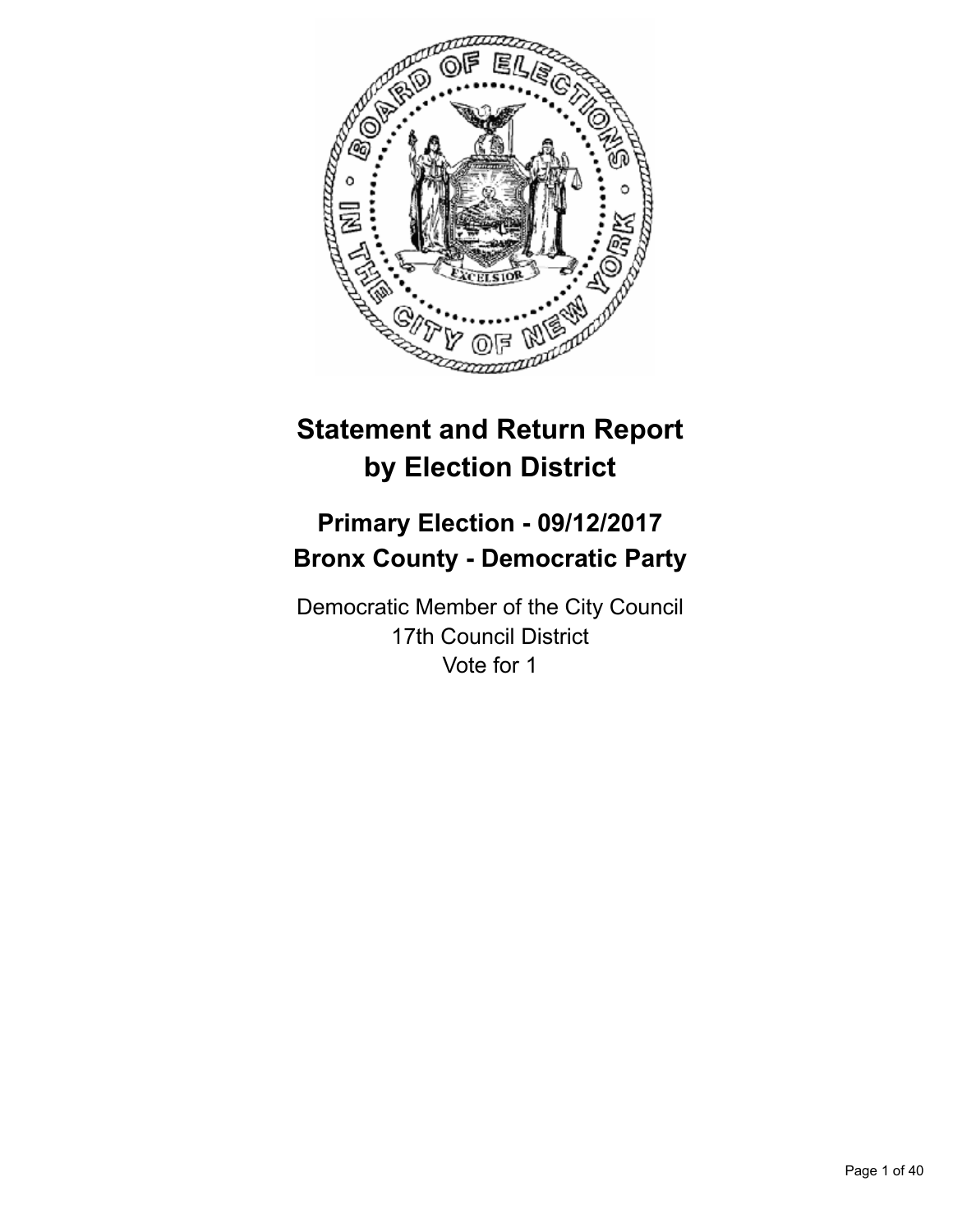

| <b>PUBLIC COUNTER</b>                                    | 23 |
|----------------------------------------------------------|----|
| <b>MANUALLY COUNTED EMERGENCY</b>                        | 0  |
| ABSENTEE / MILITARY                                      |    |
| AFFIDAVIT                                                | 0  |
| <b>Total Ballots</b>                                     | 24 |
| Less - Inapplicable Federal/Special Presidential Ballots | 0  |
| <b>Total Applicable Ballots</b>                          | 24 |
| <b>HELEN HINES</b>                                       | 3  |
| RAFAEL SALAMANCA JR.                                     | 18 |
| <b>Total Votes</b>                                       | 21 |
| Unrecorded                                               | 3  |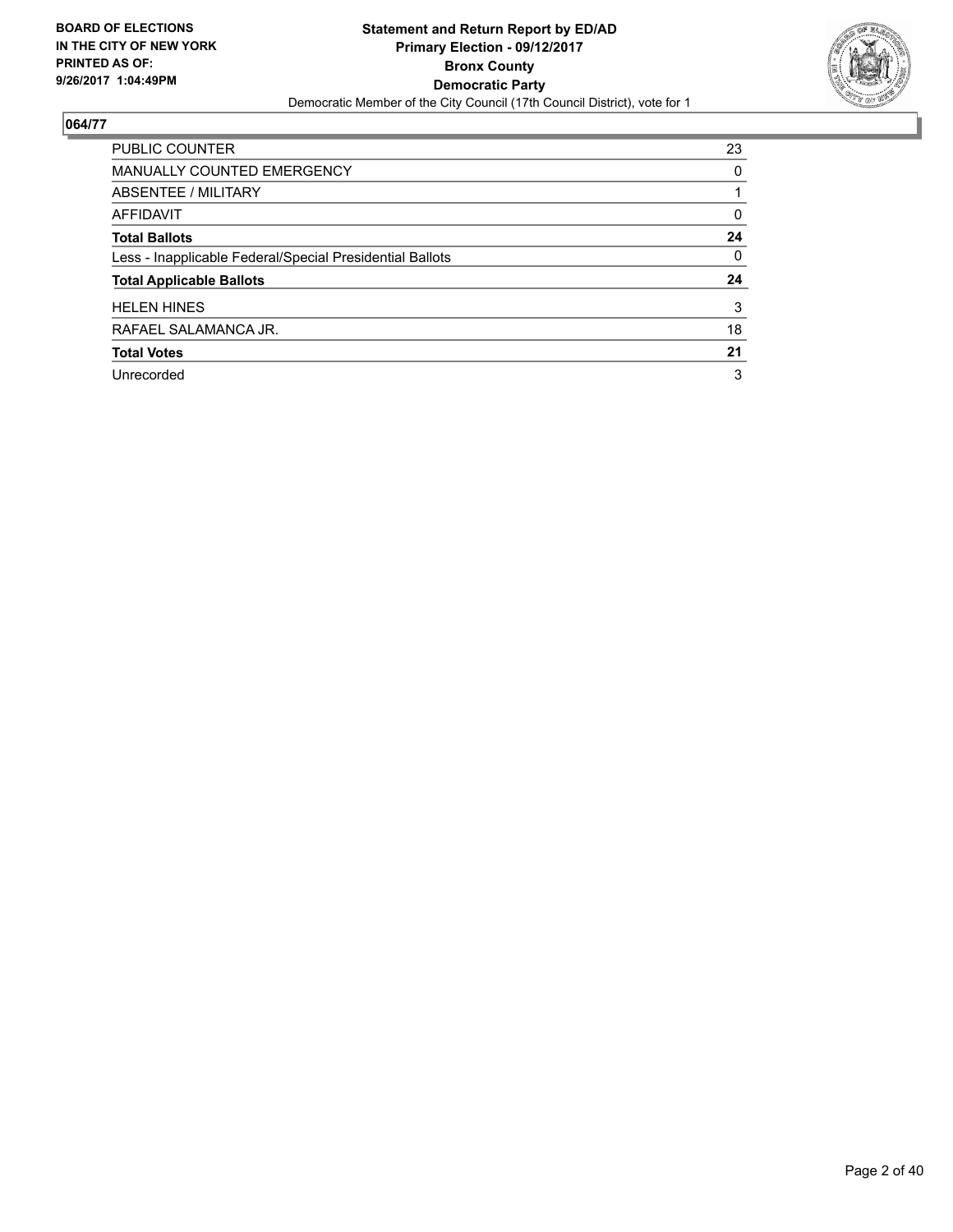

| PUBLIC COUNTER                                           | 65           |
|----------------------------------------------------------|--------------|
| <b>MANUALLY COUNTED EMERGENCY</b>                        | $\Omega$     |
| ABSENTEE / MILITARY                                      | 4            |
| <b>AFFIDAVIT</b>                                         |              |
| <b>Total Ballots</b>                                     | 70           |
| Less - Inapplicable Federal/Special Presidential Ballots | $\mathbf{0}$ |
| <b>Total Applicable Ballots</b>                          | 70           |
| <b>HELEN HINES</b>                                       | 24           |
| RAFAEL SALAMANCA JR.                                     | 37           |
| <b>Total Votes</b>                                       | 61           |
| Unrecorded                                               | 9            |

## **005/79**

| <b>PUBLIC COUNTER</b>                                    | 52 |
|----------------------------------------------------------|----|
| <b>MANUALLY COUNTED EMERGENCY</b>                        | 0  |
| ABSENTEE / MILITARY                                      |    |
| AFFIDAVIT                                                |    |
| <b>Total Ballots</b>                                     | 54 |
| Less - Inapplicable Federal/Special Presidential Ballots | 0  |
| <b>Total Applicable Ballots</b>                          | 54 |
| <b>HELEN HINES</b>                                       | 18 |
| RAFAEL SALAMANCA JR.                                     | 28 |
| DIANA AYALA (WRITE-IN)                                   |    |
| <b>Total Votes</b>                                       | 47 |
| Unrecorded                                               | 7  |

| PUBLIC COUNTER                                           | 39 |
|----------------------------------------------------------|----|
| <b>MANUALLY COUNTED EMERGENCY</b>                        | 0  |
| ABSENTEE / MILITARY                                      |    |
| AFFIDAVIT                                                | 0  |
| <b>Total Ballots</b>                                     | 40 |
| Less - Inapplicable Federal/Special Presidential Ballots | 0  |
| <b>Total Applicable Ballots</b>                          | 40 |
| <b>HELEN HINES</b>                                       | 9  |
| RAFAEL SALAMANCA JR.                                     | 28 |
| <b>Total Votes</b>                                       | 37 |
| Unrecorded                                               | 3  |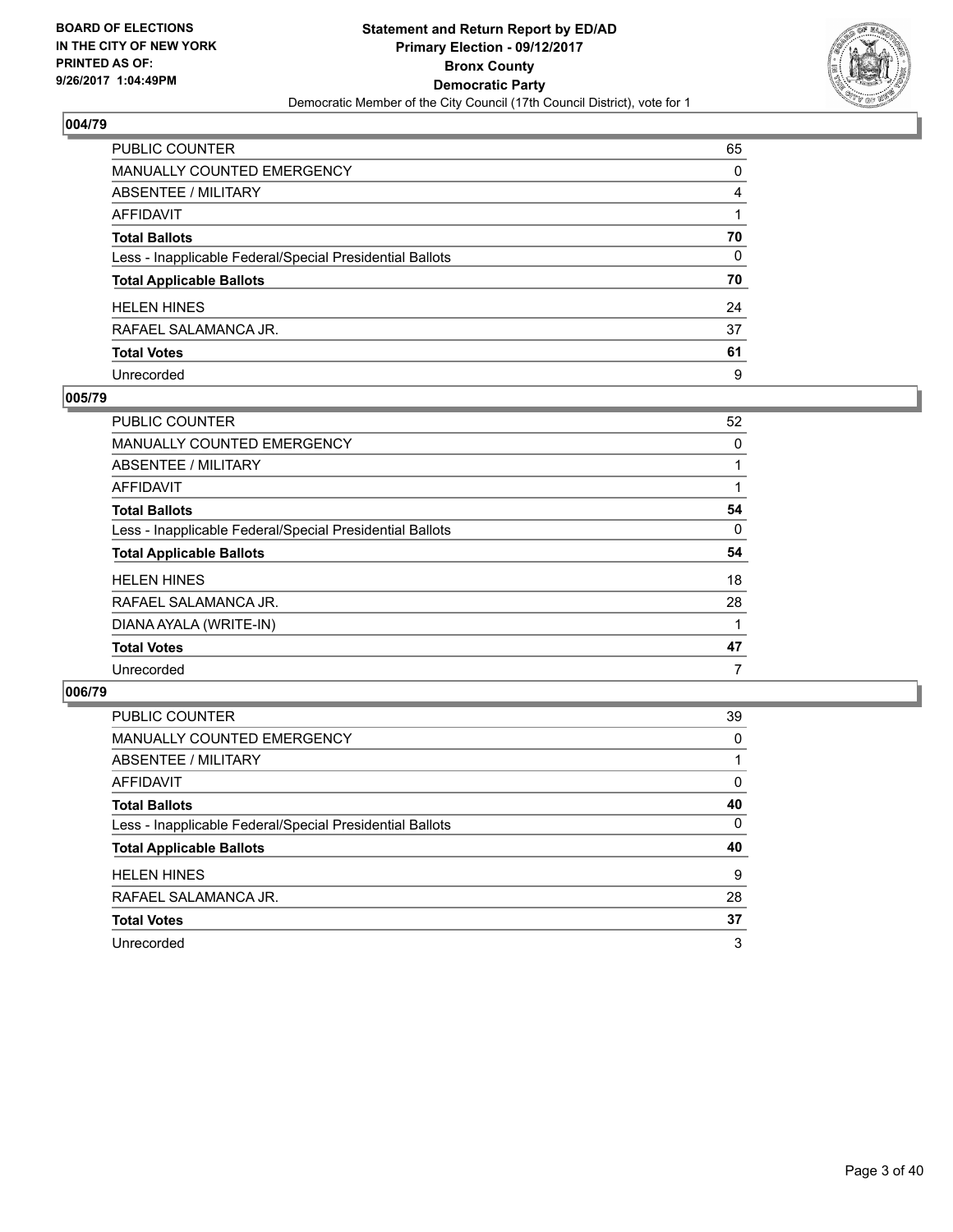

| PUBLIC COUNTER                                           | 69           |
|----------------------------------------------------------|--------------|
| <b>MANUALLY COUNTED EMERGENCY</b>                        | $\Omega$     |
| <b>ABSENTEE / MILITARY</b>                               | 6            |
| AFFIDAVIT                                                |              |
| <b>Total Ballots</b>                                     | 76           |
| Less - Inapplicable Federal/Special Presidential Ballots | $\mathbf{0}$ |
| <b>Total Applicable Ballots</b>                          | 76           |
| <b>HELEN HINES</b>                                       | 14           |
| RAFAEL SALAMANCA JR.                                     | 50           |
| <b>Total Votes</b>                                       | 64           |
| Unrecorded                                               | 12           |

## **008/79**

| <b>PUBLIC COUNTER</b>                                    | 66             |
|----------------------------------------------------------|----------------|
| MANUALLY COUNTED EMERGENCY                               | 0              |
| ABSENTEE / MILITARY                                      | $\overline{2}$ |
| AFFIDAVIT                                                | $\Omega$       |
| <b>Total Ballots</b>                                     | 68             |
| Less - Inapplicable Federal/Special Presidential Ballots | $\Omega$       |
| <b>Total Applicable Ballots</b>                          | 68             |
| <b>HELEN HINES</b>                                       | 19             |
| RAFAEL SALAMANCA JR.                                     | 42             |
| <b>Total Votes</b>                                       | 61             |
| Unrecorded                                               | 7              |

| <b>PUBLIC COUNTER</b>                                    | 61 |
|----------------------------------------------------------|----|
| MANUALLY COUNTED EMERGENCY                               | 0  |
| ABSENTEE / MILITARY                                      | 2  |
| AFFIDAVIT                                                | 3  |
| <b>Total Ballots</b>                                     | 66 |
| Less - Inapplicable Federal/Special Presidential Ballots | 0  |
| <b>Total Applicable Ballots</b>                          | 66 |
| <b>HELEN HINES</b>                                       | 20 |
| RAFAEL SALAMANCA JR.                                     | 39 |
| <b>Total Votes</b>                                       | 59 |
| Unrecorded                                               | 7  |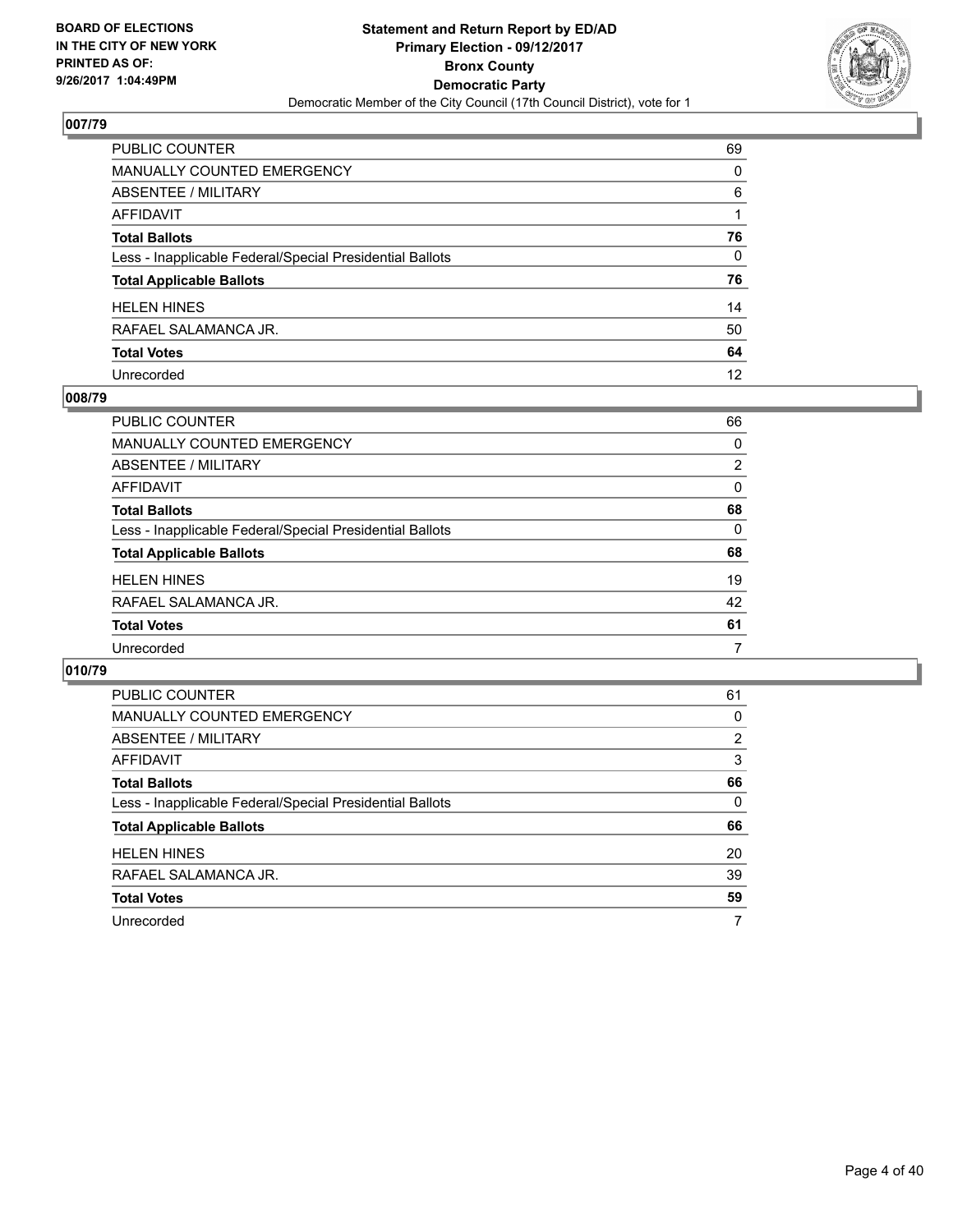

| PUBLIC COUNTER                                           | 23              |
|----------------------------------------------------------|-----------------|
| <b>MANUALLY COUNTED EMERGENCY</b>                        | 0               |
| <b>ABSENTEE / MILITARY</b>                               | 2               |
| AFFIDAVIT                                                | $\mathbf{0}$    |
| <b>Total Ballots</b>                                     | 25              |
| Less - Inapplicable Federal/Special Presidential Ballots | $\mathbf{0}$    |
| <b>Total Applicable Ballots</b>                          | 25              |
| <b>HELEN HINES</b>                                       | 9               |
| RAFAEL SALAMANCA JR.                                     | 12 <sup>°</sup> |
| <b>Total Votes</b>                                       | 21              |
| Unrecorded                                               | 4               |

## **012/79**

| PUBLIC COUNTER                                           | 17 |
|----------------------------------------------------------|----|
| MANUALLY COUNTED EMERGENCY                               | 0  |
| ABSENTEE / MILITARY                                      |    |
| AFFIDAVIT                                                | 0  |
| <b>Total Ballots</b>                                     | 18 |
| Less - Inapplicable Federal/Special Presidential Ballots | 0  |
| <b>Total Applicable Ballots</b>                          | 18 |
| <b>HELEN HINES</b>                                       | 8  |
| RAFAEL SALAMANCA JR.                                     | 10 |
| <b>Total Votes</b>                                       | 18 |

| <b>PUBLIC COUNTER</b>                                    | 82 |
|----------------------------------------------------------|----|
| <b>MANUALLY COUNTED EMERGENCY</b>                        | 0  |
| ABSENTEE / MILITARY                                      | 0  |
| AFFIDAVIT                                                | 0  |
| <b>Total Ballots</b>                                     | 82 |
| Less - Inapplicable Federal/Special Presidential Ballots | 0  |
| <b>Total Applicable Ballots</b>                          | 82 |
| <b>HELEN HINES</b>                                       | 9  |
|                                                          |    |
| RAFAEL SALAMANCA JR.                                     | 63 |
| <b>MARK GJONAJ (WRITE-IN)</b>                            |    |
| <b>Total Votes</b>                                       | 73 |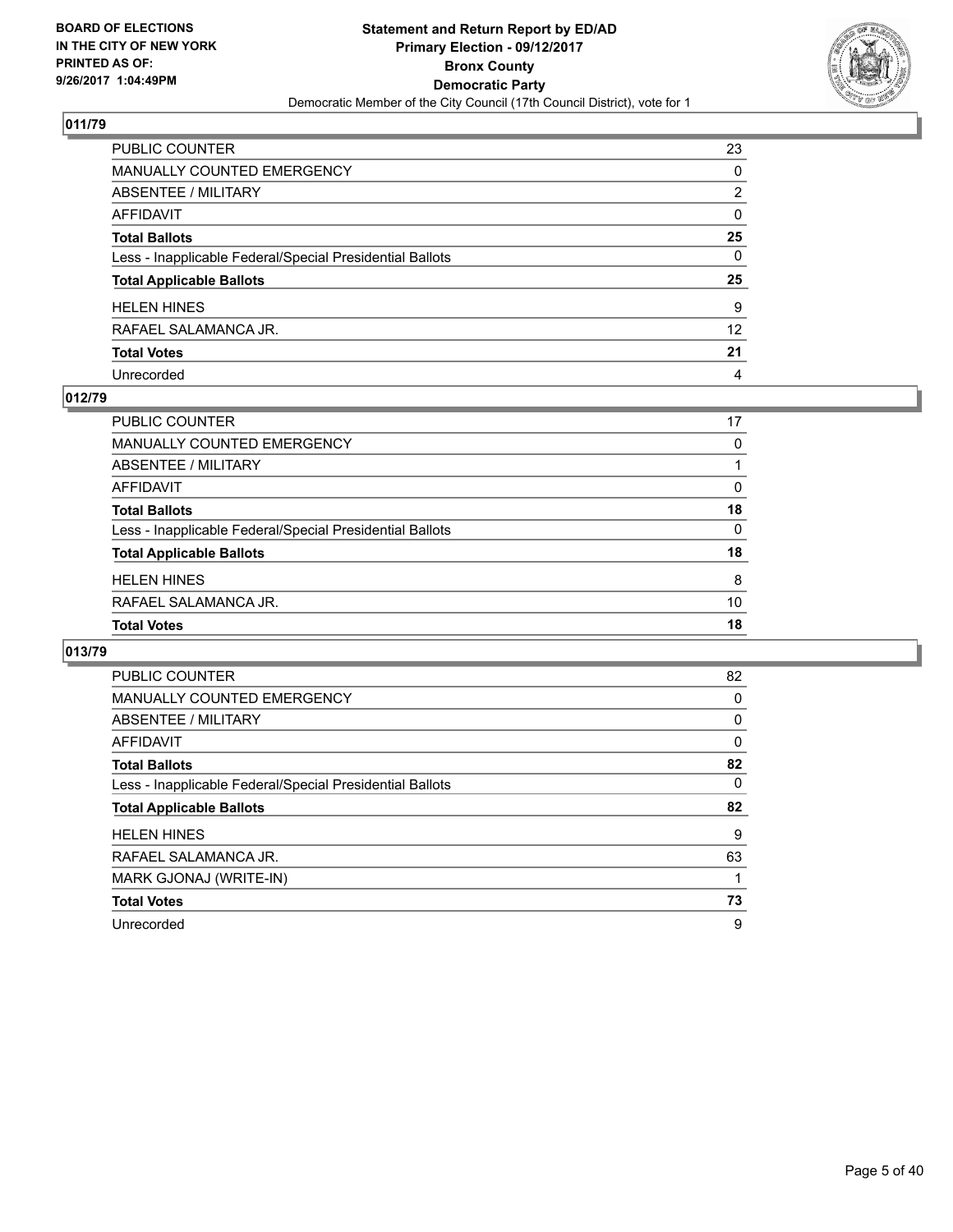

| PUBLIC COUNTER                                           | 16           |
|----------------------------------------------------------|--------------|
| MANUALLY COUNTED EMERGENCY                               | $\mathbf{0}$ |
| ABSENTEE / MILITARY                                      | $\mathbf{0}$ |
| AFFIDAVIT                                                |              |
| Total Ballots                                            | 17           |
| Less - Inapplicable Federal/Special Presidential Ballots | $\mathbf{0}$ |
| <b>Total Applicable Ballots</b>                          | 17           |
| <b>HELEN HINES</b>                                       | 3            |
| RAFAEL SALAMANCA JR.                                     | 11           |
| <b>Total Votes</b>                                       | 14           |
| Unrecorded                                               | 3            |

## **015/79**

| <b>PUBLIC COUNTER</b>                                    | 64 |
|----------------------------------------------------------|----|
| MANUALLY COUNTED EMERGENCY                               | 0  |
| ABSENTEE / MILITARY                                      | 3  |
| AFFIDAVIT                                                | 0  |
| <b>Total Ballots</b>                                     | 67 |
| Less - Inapplicable Federal/Special Presidential Ballots | 0  |
| <b>Total Applicable Ballots</b>                          | 67 |
| <b>HELEN HINES</b>                                       | 12 |
| RAFAEL SALAMANCA JR.                                     | 47 |
| <b>Total Votes</b>                                       | 59 |
| Unrecorded                                               | 8  |

| <b>PUBLIC COUNTER</b>                                    | 76 |
|----------------------------------------------------------|----|
| <b>MANUALLY COUNTED EMERGENCY</b>                        | 0  |
| ABSENTEE / MILITARY                                      | 4  |
| <b>AFFIDAVIT</b>                                         | 0  |
| <b>Total Ballots</b>                                     | 80 |
| Less - Inapplicable Federal/Special Presidential Ballots | 0  |
| <b>Total Applicable Ballots</b>                          | 80 |
| <b>HELEN HINES</b>                                       | 23 |
| RAFAEL SALAMANCA JR.                                     | 53 |
| <b>Total Votes</b>                                       | 76 |
| Unrecorded                                               | 4  |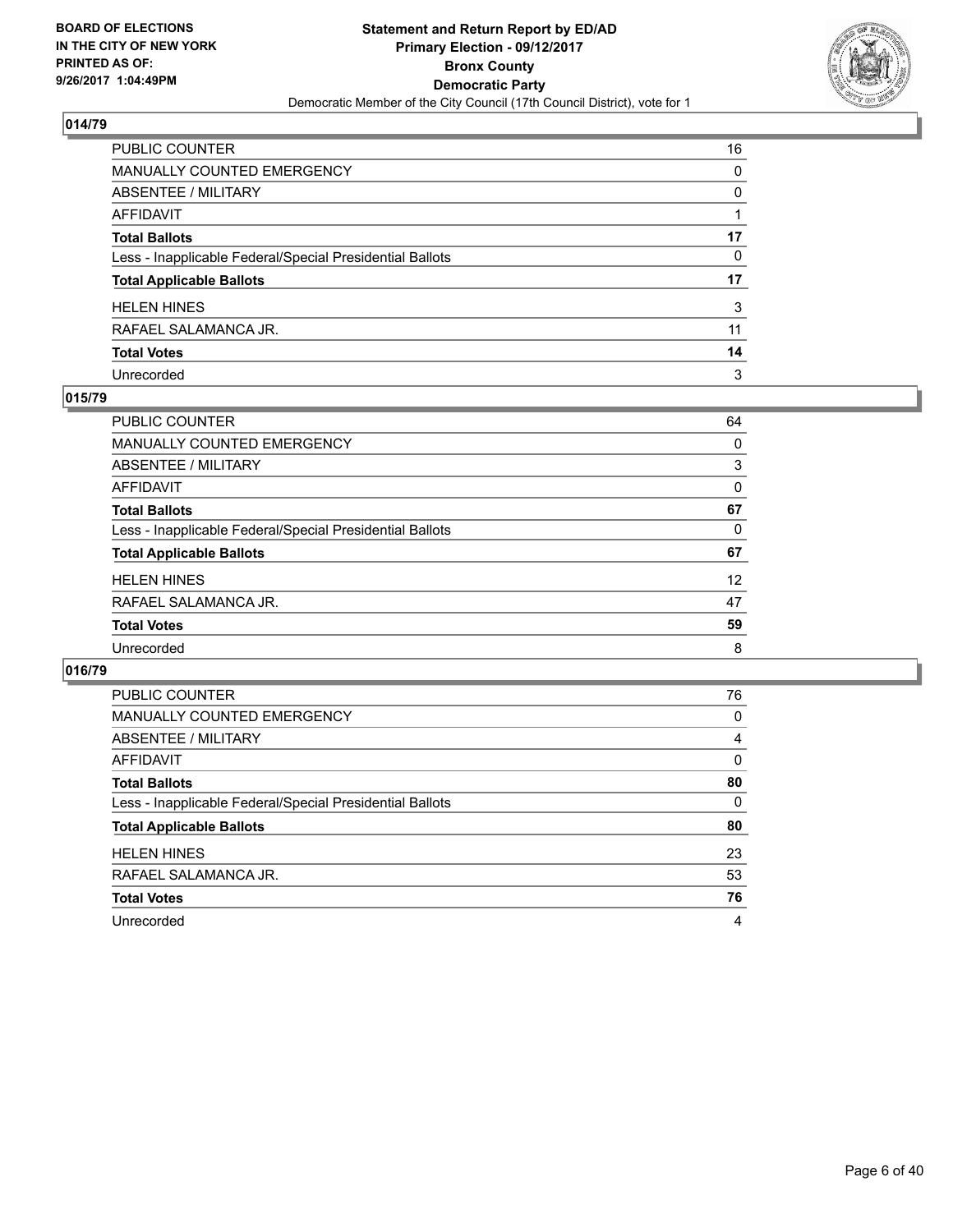

| PUBLIC COUNTER                                           | 69           |
|----------------------------------------------------------|--------------|
| MANUALLY COUNTED EMERGENCY                               | $\Omega$     |
| <b>ABSENTEE / MILITARY</b>                               | 2            |
| <b>AFFIDAVIT</b>                                         | $\mathbf{0}$ |
| <b>Total Ballots</b>                                     | 71           |
| Less - Inapplicable Federal/Special Presidential Ballots | 0            |
| <b>Total Applicable Ballots</b>                          | 71           |
| <b>HELEN HINES</b>                                       | 29           |
| RAFAEL SALAMANCA JR.                                     | 35           |
| <b>Total Votes</b>                                       | 64           |
| Unrecorded                                               | 7            |

## **018/79**

| <b>PUBLIC COUNTER</b>                                    | 54 |
|----------------------------------------------------------|----|
| <b>MANUALLY COUNTED EMERGENCY</b>                        | 0  |
| ABSENTEE / MILITARY                                      | 0  |
| AFFIDAVIT                                                | 0  |
| <b>Total Ballots</b>                                     | 54 |
| Less - Inapplicable Federal/Special Presidential Ballots | 0  |
| <b>Total Applicable Ballots</b>                          | 54 |
| <b>HELEN HINES</b>                                       | 11 |
| RAFAEL SALAMANCA JR.                                     | 42 |
| <b>Total Votes</b>                                       | 53 |
| Unrecorded                                               |    |
|                                                          |    |

| <b>PUBLIC COUNTER</b>                                    | 70 |
|----------------------------------------------------------|----|
| <b>MANUALLY COUNTED EMERGENCY</b>                        | 0  |
| ABSENTEE / MILITARY                                      |    |
| <b>AFFIDAVIT</b>                                         | 0  |
| <b>Total Ballots</b>                                     | 71 |
| Less - Inapplicable Federal/Special Presidential Ballots | 0  |
| <b>Total Applicable Ballots</b>                          | 71 |
| <b>HELEN HINES</b>                                       | 23 |
| RAFAEL SALAMANCA JR.                                     | 40 |
| <b>Total Votes</b>                                       | 63 |
| Unrecorded                                               | 8  |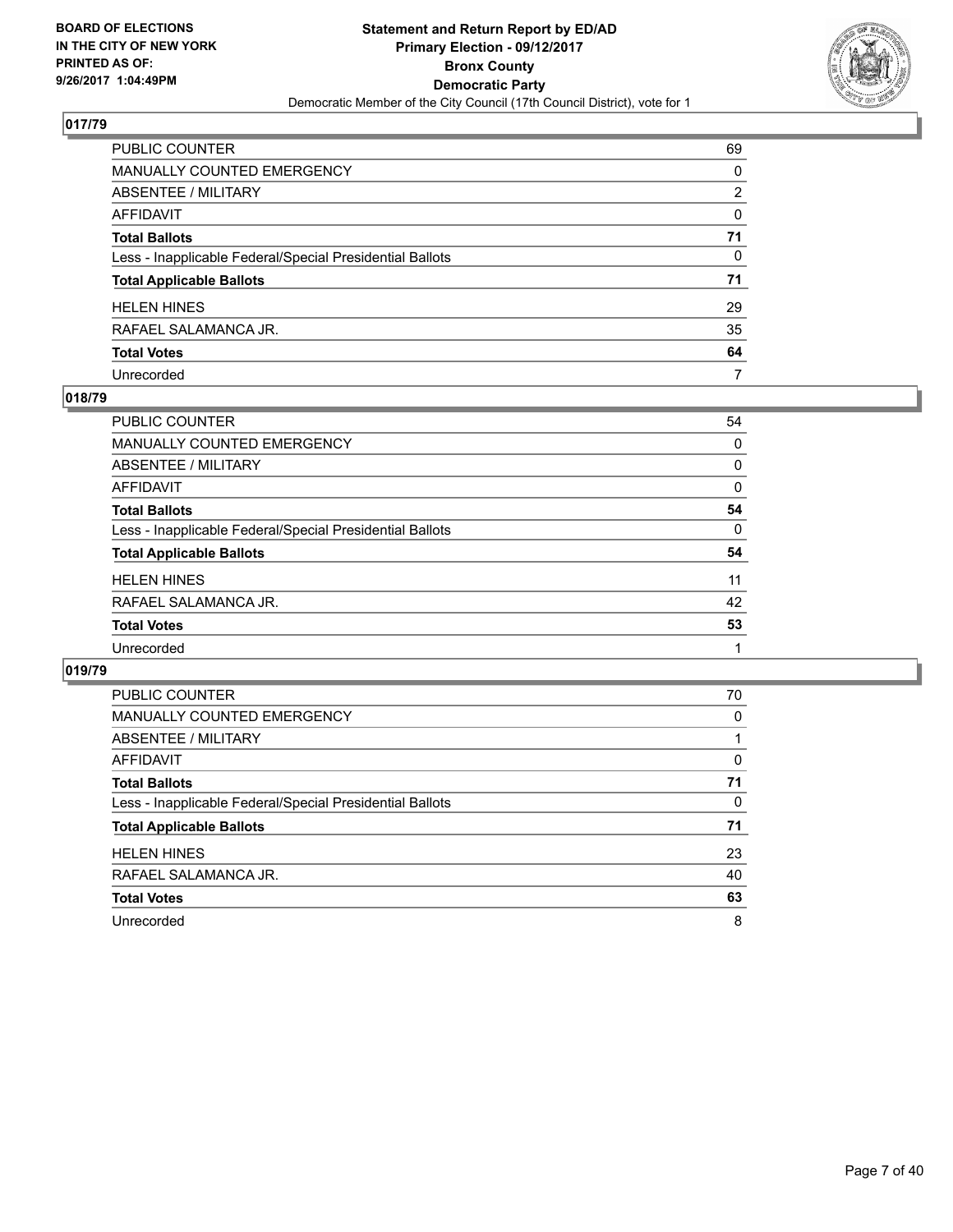

| PUBLIC COUNTER                                           | 71       |
|----------------------------------------------------------|----------|
| <b>MANUALLY COUNTED EMERGENCY</b>                        | 0        |
| ABSENTEE / MILITARY                                      | 3        |
| AFFIDAVIT                                                | $\Omega$ |
| <b>Total Ballots</b>                                     | 74       |
| Less - Inapplicable Federal/Special Presidential Ballots | 0        |
| <b>Total Applicable Ballots</b>                          | 74       |
| <b>HELEN HINES</b>                                       | 18       |
| RAFAEL SALAMANCA JR.                                     | 46       |
| <b>Total Votes</b>                                       | 64       |
| Unrecorded                                               | 10       |

## **025/79**

| PUBLIC COUNTER                                           | 69 |
|----------------------------------------------------------|----|
| MANUALLY COUNTED EMERGENCY                               | 0  |
| ABSENTEE / MILITARY                                      | 3  |
| AFFIDAVIT                                                | 0  |
| <b>Total Ballots</b>                                     | 72 |
| Less - Inapplicable Federal/Special Presidential Ballots | 0  |
| <b>Total Applicable Ballots</b>                          | 72 |
| <b>HELEN HINES</b>                                       | 12 |
| RAFAEL SALAMANCA JR.                                     | 49 |
| <b>Total Votes</b>                                       | 61 |
| Unrecorded                                               | 11 |

| <b>PUBLIC COUNTER</b>                                    | 96 |
|----------------------------------------------------------|----|
| <b>MANUALLY COUNTED EMERGENCY</b>                        | 0  |
| ABSENTEE / MILITARY                                      |    |
| AFFIDAVIT                                                |    |
| <b>Total Ballots</b>                                     | 98 |
| Less - Inapplicable Federal/Special Presidential Ballots | 0  |
| <b>Total Applicable Ballots</b>                          | 98 |
| <b>HELEN HINES</b>                                       | 19 |
| RAFAEL SALAMANCA JR.                                     | 69 |
| THELMA BRADSHAW (WRITE-IN)                               |    |
| <b>Total Votes</b>                                       | 89 |
| Unrecorded                                               | 9  |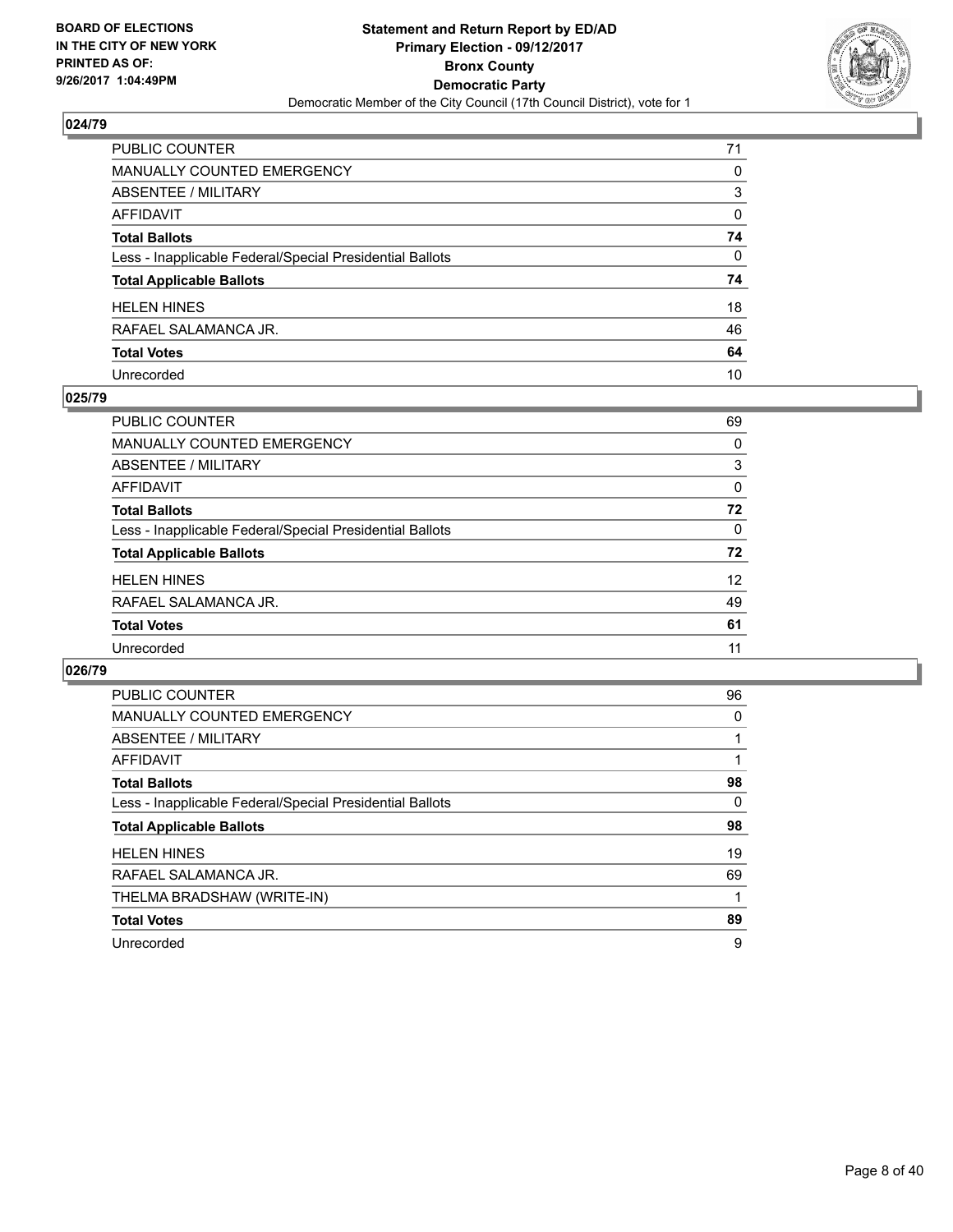

| PUBLIC COUNTER                                           | 124            |
|----------------------------------------------------------|----------------|
| <b>MANUALLY COUNTED EMERGENCY</b>                        | 0              |
| ABSENTEE / MILITARY                                      | 3              |
| AFFIDAVIT                                                | $\overline{2}$ |
| <b>Total Ballots</b>                                     | 129            |
| Less - Inapplicable Federal/Special Presidential Ballots | 0              |
| <b>Total Applicable Ballots</b>                          | 129            |
| <b>HELEN HINES</b>                                       | 26             |
| RAFAEL SALAMANCA JR.                                     | 88             |
| REV RUBEN DIAZ SR (WRITE-IN)                             |                |
| <b>Total Votes</b>                                       | 115            |
| Unrecorded                                               | 14             |

## **028/79**

| <b>PUBLIC COUNTER</b>                                    | 86 |
|----------------------------------------------------------|----|
| MANUALLY COUNTED EMERGENCY                               | 0  |
| ABSENTEE / MILITARY                                      | 3  |
| <b>AFFIDAVIT</b>                                         |    |
| <b>Total Ballots</b>                                     | 90 |
| Less - Inapplicable Federal/Special Presidential Ballots | 0  |
| <b>Total Applicable Ballots</b>                          | 90 |
| <b>HELEN HINES</b>                                       | 9  |
| RAFAEL SALAMANCA JR.                                     | 72 |
| JACK ROYSTER (WRITE-IN)                                  |    |
| <b>Total Votes</b>                                       | 82 |
| Unrecorded                                               | 8  |

| PUBLIC COUNTER                                           | 63 |
|----------------------------------------------------------|----|
| <b>MANUALLY COUNTED EMERGENCY</b>                        | 0  |
| ABSENTEE / MILITARY                                      | 2  |
| AFFIDAVIT                                                |    |
| <b>Total Ballots</b>                                     | 66 |
| Less - Inapplicable Federal/Special Presidential Ballots | 0  |
| <b>Total Applicable Ballots</b>                          | 66 |
| <b>HELEN HINES</b>                                       | 21 |
| RAFAEL SALAMANCA JR.                                     | 38 |
| <b>Total Votes</b>                                       | 59 |
| Unrecorded                                               |    |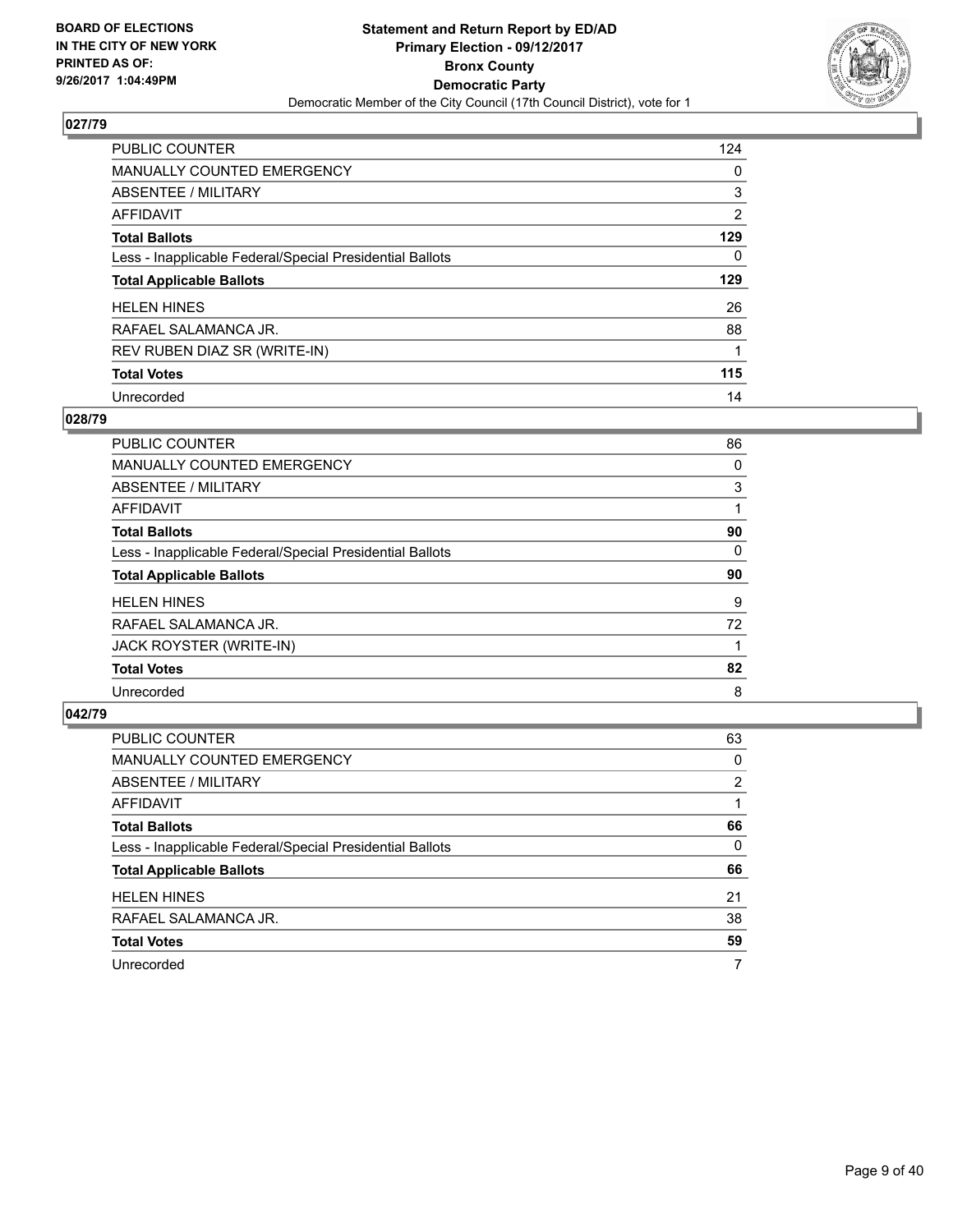

| PUBLIC COUNTER                                           | 43           |
|----------------------------------------------------------|--------------|
| MANUALLY COUNTED EMERGENCY                               | 0            |
| ABSENTEE / MILITARY                                      | 2            |
| AFFIDAVIT                                                | $\mathbf{0}$ |
| Total Ballots                                            | 45           |
| Less - Inapplicable Federal/Special Presidential Ballots | $\mathbf{0}$ |
| <b>Total Applicable Ballots</b>                          | 45           |
| <b>HELEN HINES</b>                                       | 17           |
| RAFAEL SALAMANCA JR.                                     | 24           |
| <b>Total Votes</b>                                       | 41           |
| Unrecorded                                               | 4            |

## **052/79**

| <b>PUBLIC COUNTER</b>                                    | 48 |
|----------------------------------------------------------|----|
| <b>MANUALLY COUNTED EMERGENCY</b>                        | 0  |
| ABSENTEE / MILITARY                                      | 0  |
| AFFIDAVIT                                                | 0  |
| <b>Total Ballots</b>                                     | 48 |
| Less - Inapplicable Federal/Special Presidential Ballots | 0  |
| <b>Total Applicable Ballots</b>                          | 48 |
| <b>HELEN HINES</b>                                       | 14 |
| RAFAEL SALAMANCA JR.                                     | 30 |
| <b>Total Votes</b>                                       | 44 |
| Unrecorded                                               | 4  |

| <b>PUBLIC COUNTER</b>                                    | 44 |
|----------------------------------------------------------|----|
| <b>MANUALLY COUNTED EMERGENCY</b>                        | 0  |
| <b>ABSENTEE / MILITARY</b>                               | 3  |
| AFFIDAVIT                                                | 0  |
| <b>Total Ballots</b>                                     | 47 |
| Less - Inapplicable Federal/Special Presidential Ballots | 0  |
| <b>Total Applicable Ballots</b>                          | 47 |
| <b>HELEN HINES</b>                                       | 16 |
| RAFAEL SALAMANCA JR.                                     | 27 |
| <b>Total Votes</b>                                       | 43 |
| Unrecorded                                               | 4  |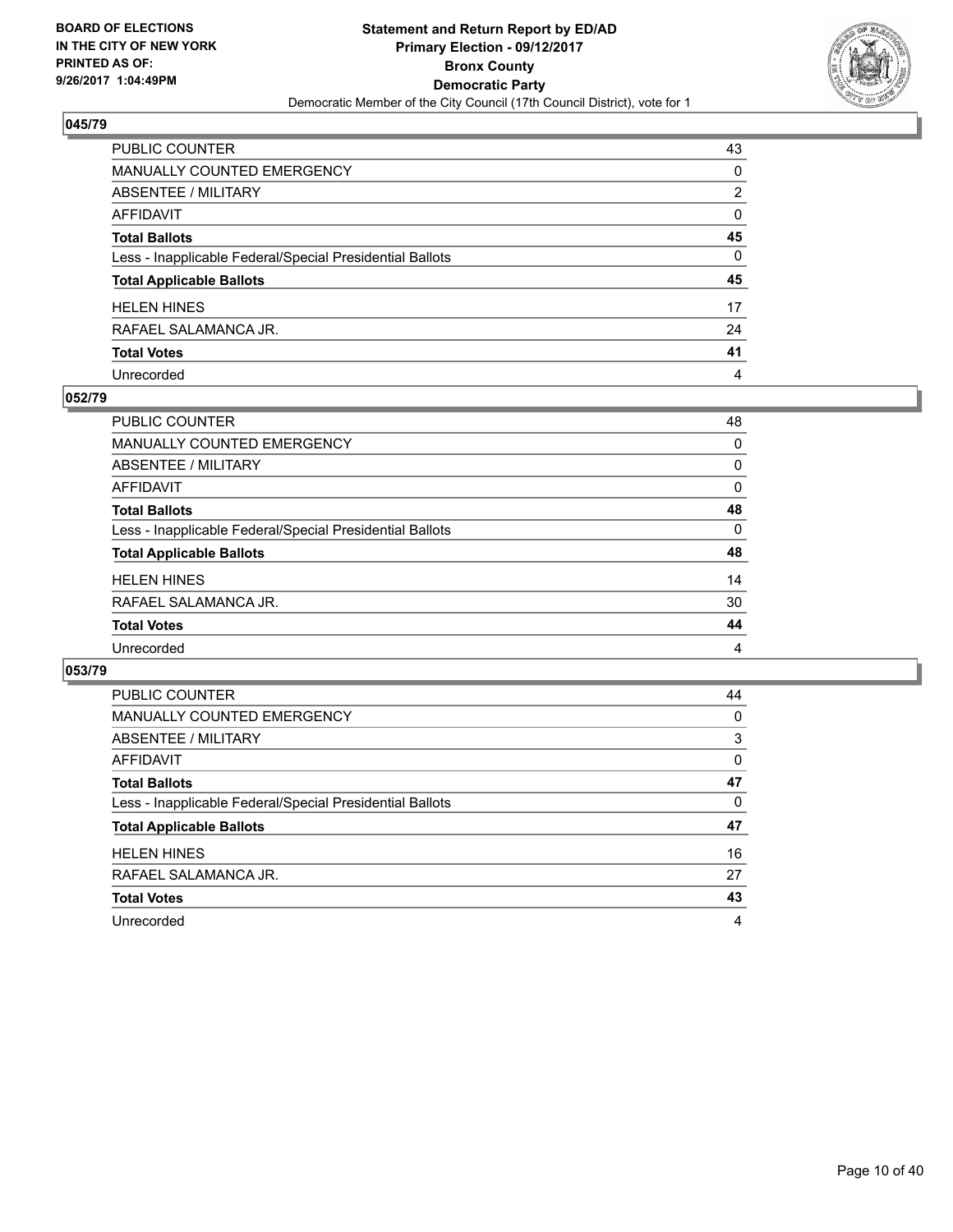

| PUBLIC COUNTER                                           | 41           |
|----------------------------------------------------------|--------------|
| <b>MANUALLY COUNTED EMERGENCY</b>                        | 0            |
| ABSENTEE / MILITARY                                      |              |
| <b>AFFIDAVIT</b>                                         | $\Omega$     |
| <b>Total Ballots</b>                                     | 42           |
| Less - Inapplicable Federal/Special Presidential Ballots | $\mathbf{0}$ |
| <b>Total Applicable Ballots</b>                          | 42           |
| <b>HELEN HINES</b>                                       | 7            |
| RAFAEL SALAMANCA JR.                                     | 27           |
| <b>Total Votes</b>                                       | 34           |
| Unrecorded                                               | 8            |

## **055/79**

| <b>PUBLIC COUNTER</b>                                    | 12 |
|----------------------------------------------------------|----|
| MANUALLY COUNTED EMERGENCY                               | 0  |
| ABSENTEE / MILITARY                                      | 0  |
| AFFIDAVIT                                                | 0  |
| <b>Total Ballots</b>                                     | 12 |
| Less - Inapplicable Federal/Special Presidential Ballots | 0  |
| <b>Total Applicable Ballots</b>                          | 12 |
| <b>HELEN HINES</b>                                       | 5  |
| RAFAEL SALAMANCA JR.                                     | 4  |
| <b>Total Votes</b>                                       | 9  |
| Unrecorded                                               | 3  |

| <b>PUBLIC COUNTER</b>                                    | 67 |
|----------------------------------------------------------|----|
| <b>MANUALLY COUNTED EMERGENCY</b>                        | 0  |
| ABSENTEE / MILITARY                                      |    |
| <b>AFFIDAVIT</b>                                         | 0  |
| <b>Total Ballots</b>                                     | 68 |
| Less - Inapplicable Federal/Special Presidential Ballots | 0  |
| <b>Total Applicable Ballots</b>                          | 68 |
| <b>HELEN HINES</b>                                       | 13 |
| RAFAEL SALAMANCA JR.                                     | 54 |
| <b>Total Votes</b>                                       | 67 |
| Unrecorded                                               | 1  |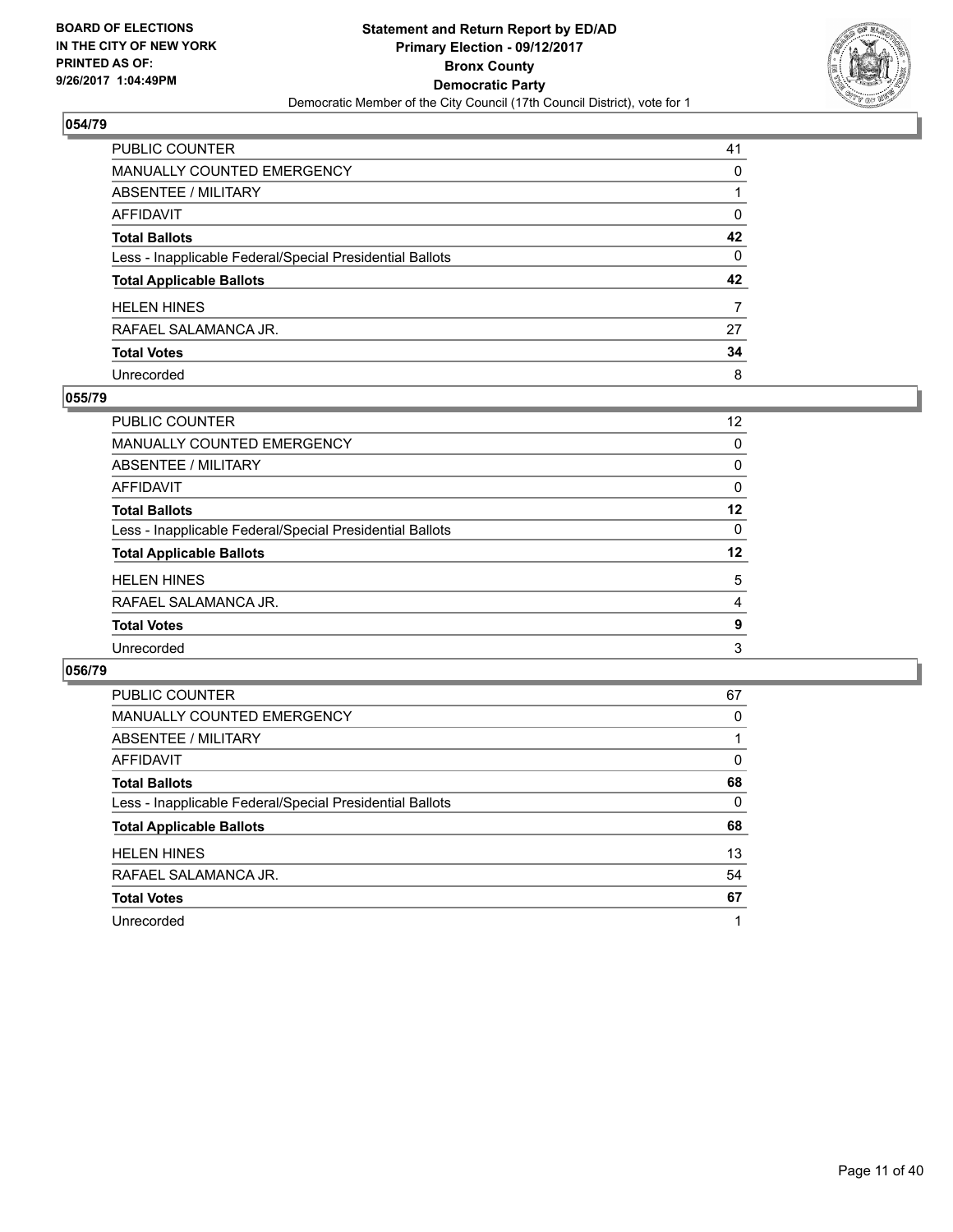

| <b>Total Votes</b>                                       | 49           |
|----------------------------------------------------------|--------------|
| ROBERT RODRIGUEZ (WRITE-IN)                              |              |
| RAFAEL SALAMANCA JR.                                     | 33           |
| <b>HELEN HINES</b>                                       | 15           |
| <b>Total Applicable Ballots</b>                          | 49           |
| Less - Inapplicable Federal/Special Presidential Ballots | $\mathbf{0}$ |
| <b>Total Ballots</b>                                     | 49           |
| AFFIDAVIT                                                | $\Omega$     |
| ABSENTEE / MILITARY                                      | 6            |
| MANUALLY COUNTED EMERGENCY                               | $\Omega$     |
| PUBLIC COUNTER                                           | 43           |

## **058/79**

| <b>PUBLIC COUNTER</b>                                    | 71 |
|----------------------------------------------------------|----|
| <b>MANUALLY COUNTED EMERGENCY</b>                        | 0  |
| <b>ABSENTEE / MILITARY</b>                               | 0  |
| <b>AFFIDAVIT</b>                                         | 0  |
| <b>Total Ballots</b>                                     | 71 |
| Less - Inapplicable Federal/Special Presidential Ballots | 0  |
| <b>Total Applicable Ballots</b>                          | 71 |
| <b>HELEN HINES</b>                                       | 13 |
| RAFAEL SALAMANCA JR.                                     | 50 |
| <b>Total Votes</b>                                       | 63 |
| Unrecorded                                               | 8  |
|                                                          |    |

| <b>PUBLIC COUNTER</b>                                    | 60 |
|----------------------------------------------------------|----|
| <b>MANUALLY COUNTED EMERGENCY</b>                        | 0  |
| ABSENTEE / MILITARY                                      | 3  |
| AFFIDAVIT                                                | 0  |
| <b>Total Ballots</b>                                     | 63 |
| Less - Inapplicable Federal/Special Presidential Ballots | 0  |
| <b>Total Applicable Ballots</b>                          | 63 |
| <b>HELEN HINES</b>                                       | 10 |
| RAFAEL SALAMANCA JR.                                     | 46 |
| <b>Total Votes</b>                                       | 56 |
| Unrecorded                                               | 7  |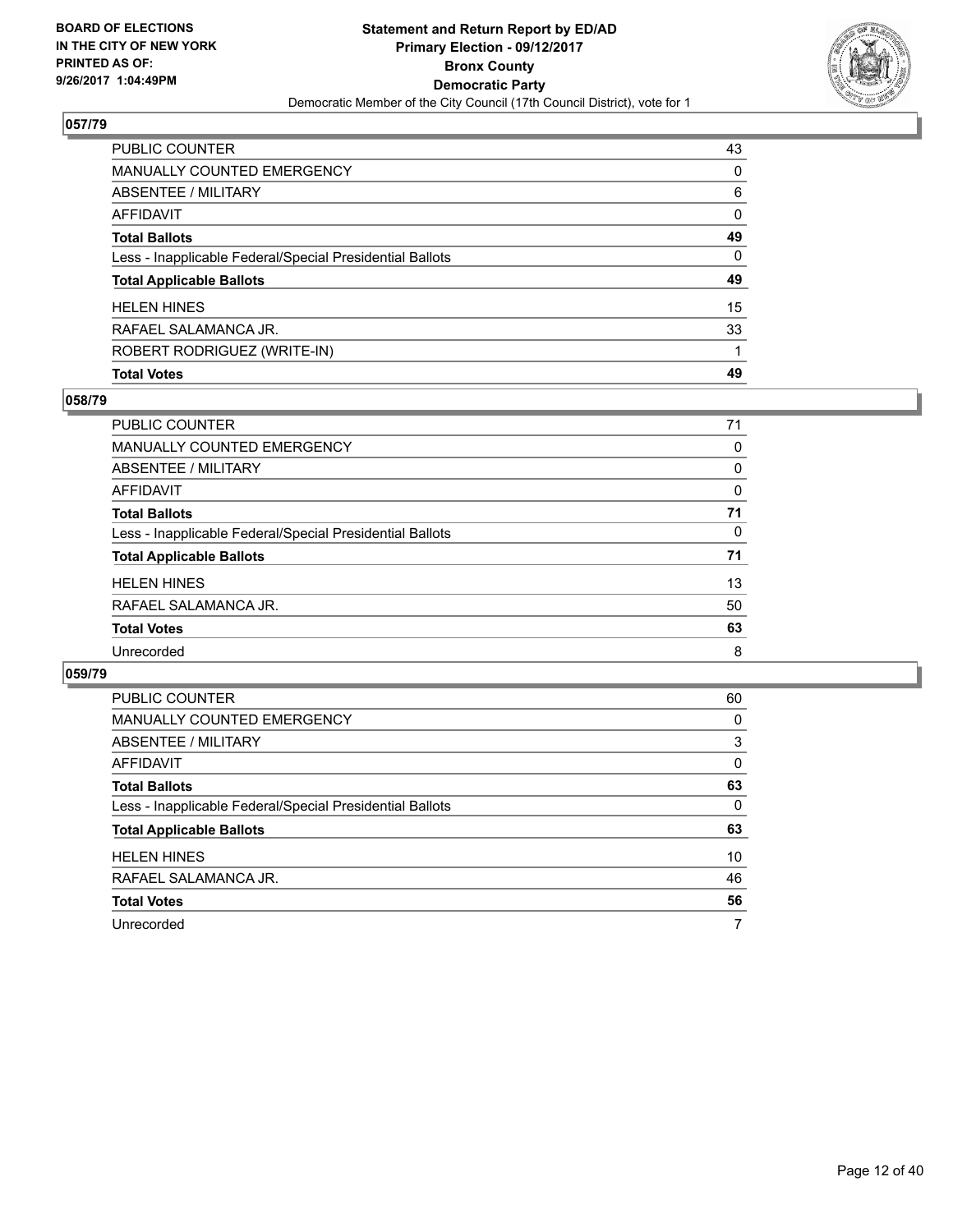

| PUBLIC COUNTER                                           | 51           |
|----------------------------------------------------------|--------------|
| <b>MANUALLY COUNTED EMERGENCY</b>                        | 0            |
| ABSENTEE / MILITARY                                      |              |
| <b>AFFIDAVIT</b>                                         | 2            |
| <b>Total Ballots</b>                                     | 54           |
| Less - Inapplicable Federal/Special Presidential Ballots | $\mathbf{0}$ |
| <b>Total Applicable Ballots</b>                          | 54           |
| <b>HELEN HINES</b>                                       | 13           |
| RAFAEL SALAMANCA JR.                                     | 34           |
| <b>Total Votes</b>                                       | 47           |
| Unrecorded                                               | 7            |

## **061/79**

| PUBLIC COUNTER                                           | 84 |
|----------------------------------------------------------|----|
| MANUALLY COUNTED EMERGENCY                               | 0  |
| ABSENTEE / MILITARY                                      | 4  |
| AFFIDAVIT                                                | 3  |
| <b>Total Ballots</b>                                     | 91 |
| Less - Inapplicable Federal/Special Presidential Ballots | 0  |
| <b>Total Applicable Ballots</b>                          | 91 |
| <b>HELEN HINES</b>                                       | 30 |
| RAFAEL SALAMANCA JR.                                     | 56 |
| <b>Total Votes</b>                                       | 86 |
| Unrecorded                                               | 5  |

| <b>PUBLIC COUNTER</b>                                    | 58 |
|----------------------------------------------------------|----|
| <b>MANUALLY COUNTED EMERGENCY</b>                        | 0  |
| <b>ABSENTEE / MILITARY</b>                               | 4  |
| <b>AFFIDAVIT</b>                                         | 0  |
| <b>Total Ballots</b>                                     | 62 |
| Less - Inapplicable Federal/Special Presidential Ballots | 0  |
| <b>Total Applicable Ballots</b>                          | 62 |
| <b>HELEN HINES</b>                                       | 11 |
| RAFAEL SALAMANCA JR.                                     | 45 |
|                                                          |    |
| <b>Total Votes</b>                                       | 56 |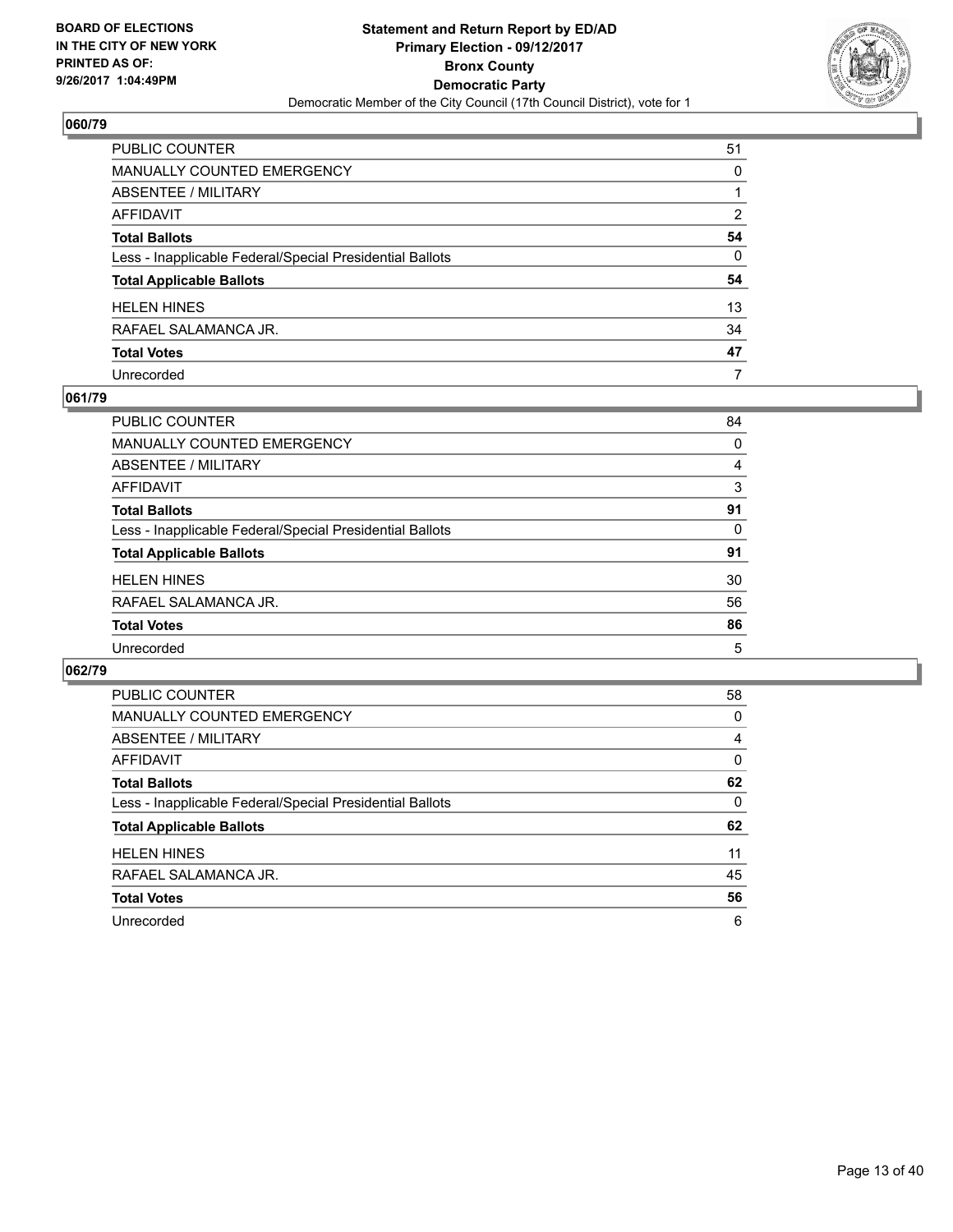

| PUBLIC COUNTER                                           | 68           |
|----------------------------------------------------------|--------------|
| MANUALLY COUNTED EMERGENCY                               | $\Omega$     |
| ABSENTEE / MILITARY                                      |              |
| AFFIDAVIT                                                |              |
| Total Ballots                                            | 70           |
| Less - Inapplicable Federal/Special Presidential Ballots | $\mathbf{0}$ |
| <b>Total Applicable Ballots</b>                          | 70           |
| <b>HELEN HINES</b>                                       | 24           |
| RAFAEL SALAMANCA JR.                                     | 37           |
| <b>Total Votes</b>                                       | 61           |
| Unrecorded                                               | 9            |

## **064/79**

| <b>PUBLIC COUNTER</b>                                    | 58 |
|----------------------------------------------------------|----|
| MANUALLY COUNTED EMERGENCY                               | 0  |
| ABSENTEE / MILITARY                                      |    |
| AFFIDAVIT                                                | 0  |
| <b>Total Ballots</b>                                     | 59 |
| Less - Inapplicable Federal/Special Presidential Ballots | 0  |
| <b>Total Applicable Ballots</b>                          | 59 |
| <b>HELEN HINES</b>                                       | 16 |
| RAFAEL SALAMANCA JR.                                     | 40 |
| <b>Total Votes</b>                                       | 56 |
| Unrecorded                                               | 3  |

| <b>PUBLIC COUNTER</b>                                    | 78 |
|----------------------------------------------------------|----|
| <b>MANUALLY COUNTED EMERGENCY</b>                        | 0  |
| ABSENTEE / MILITARY                                      |    |
| AFFIDAVIT                                                | 0  |
| <b>Total Ballots</b>                                     | 79 |
| Less - Inapplicable Federal/Special Presidential Ballots | 0  |
| <b>Total Applicable Ballots</b>                          | 79 |
| <b>HELEN HINES</b>                                       | 33 |
| RAFAEL SALAMANCA JR.                                     | 34 |
| ELVIS L. SANTANA (WRITE-IN)                              |    |
|                                                          |    |
| <b>Total Votes</b>                                       | 68 |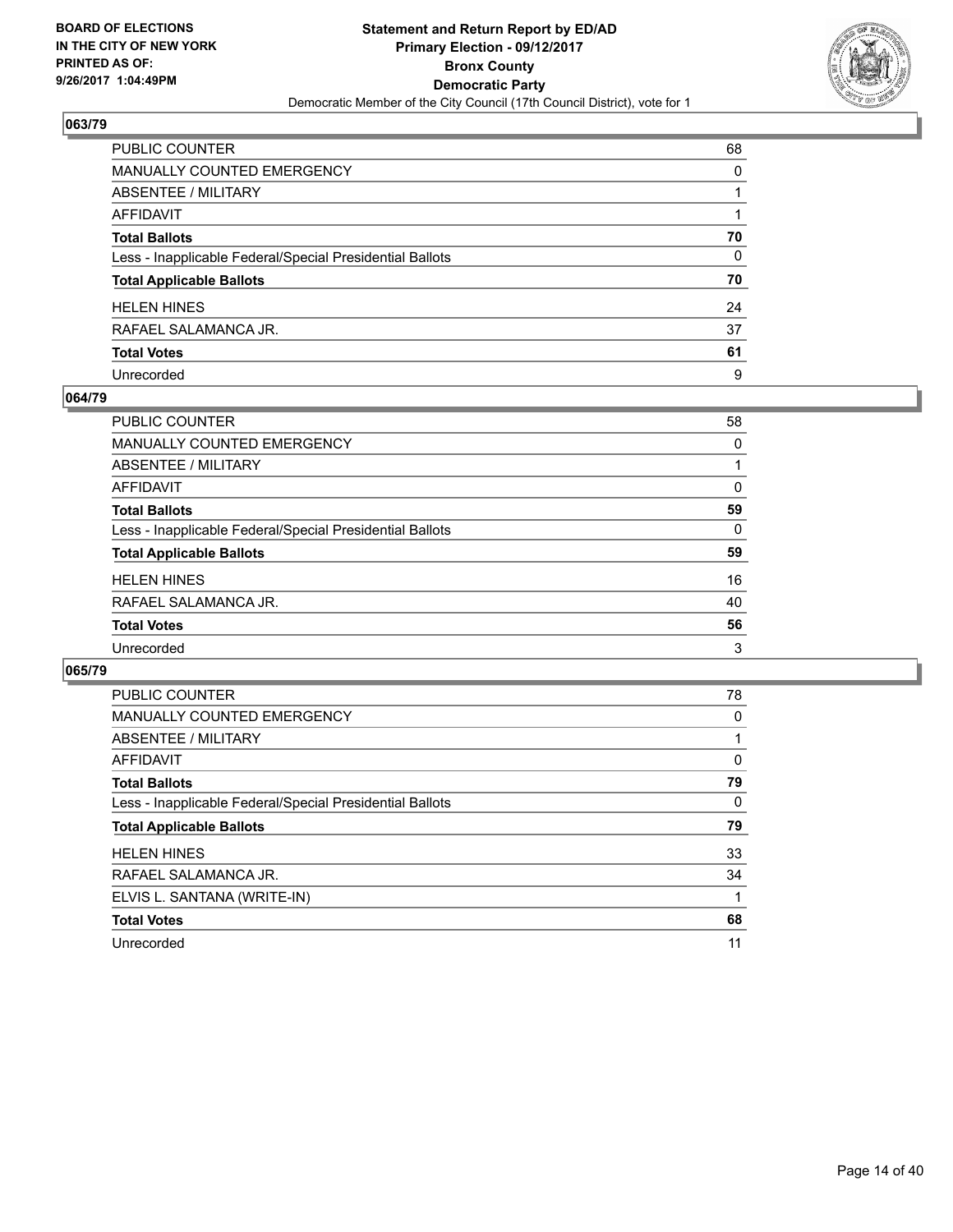

| <b>PUBLIC COUNTER</b>                                    | 109      |
|----------------------------------------------------------|----------|
| <b>MANUALLY COUNTED EMERGENCY</b>                        | 0        |
| <b>ABSENTEE / MILITARY</b>                               |          |
| <b>AFFIDAVIT</b>                                         | $\Omega$ |
| <b>Total Ballots</b>                                     | 110      |
| Less - Inapplicable Federal/Special Presidential Ballots | 0        |
| <b>Total Applicable Ballots</b>                          | 110      |
| <b>HELEN HINES</b>                                       | 21       |
| RAFAEL SALAMANCA JR.                                     | 88       |
| <b>Total Votes</b>                                       | 109      |
| Unrecorded                                               |          |

## **075/79**

| <b>PUBLIC COUNTER</b>                                    | 55             |
|----------------------------------------------------------|----------------|
| <b>MANUALLY COUNTED EMERGENCY</b>                        | 0              |
| ABSENTEE / MILITARY                                      | 4              |
| AFFIDAVIT                                                | 0              |
| <b>Total Ballots</b>                                     | 59             |
| Less - Inapplicable Federal/Special Presidential Ballots | 0              |
| <b>Total Applicable Ballots</b>                          | 59             |
| <b>HELEN HINES</b>                                       | 14             |
| RAFAEL SALAMANCA JR.                                     | 43             |
| <b>Total Votes</b>                                       | 57             |
| Unrecorded                                               | $\overline{2}$ |

| <b>PUBLIC COUNTER</b>                                    | 69 |
|----------------------------------------------------------|----|
| <b>MANUALLY COUNTED EMERGENCY</b>                        | 0  |
| ABSENTEE / MILITARY                                      | 2  |
| <b>AFFIDAVIT</b>                                         |    |
| <b>Total Ballots</b>                                     | 72 |
| Less - Inapplicable Federal/Special Presidential Ballots | 0  |
| <b>Total Applicable Ballots</b>                          | 72 |
| <b>HELEN HINES</b>                                       | 17 |
| RAFAEL SALAMANCA JR.                                     | 50 |
| REV RUBEN DIAZ SR (WRITE-IN)                             |    |
| UNATTRIBUTABLE WRITE-IN (WRITE-IN)                       | 1  |
| <b>Total Votes</b>                                       | 69 |
| Unrecorded                                               | 3  |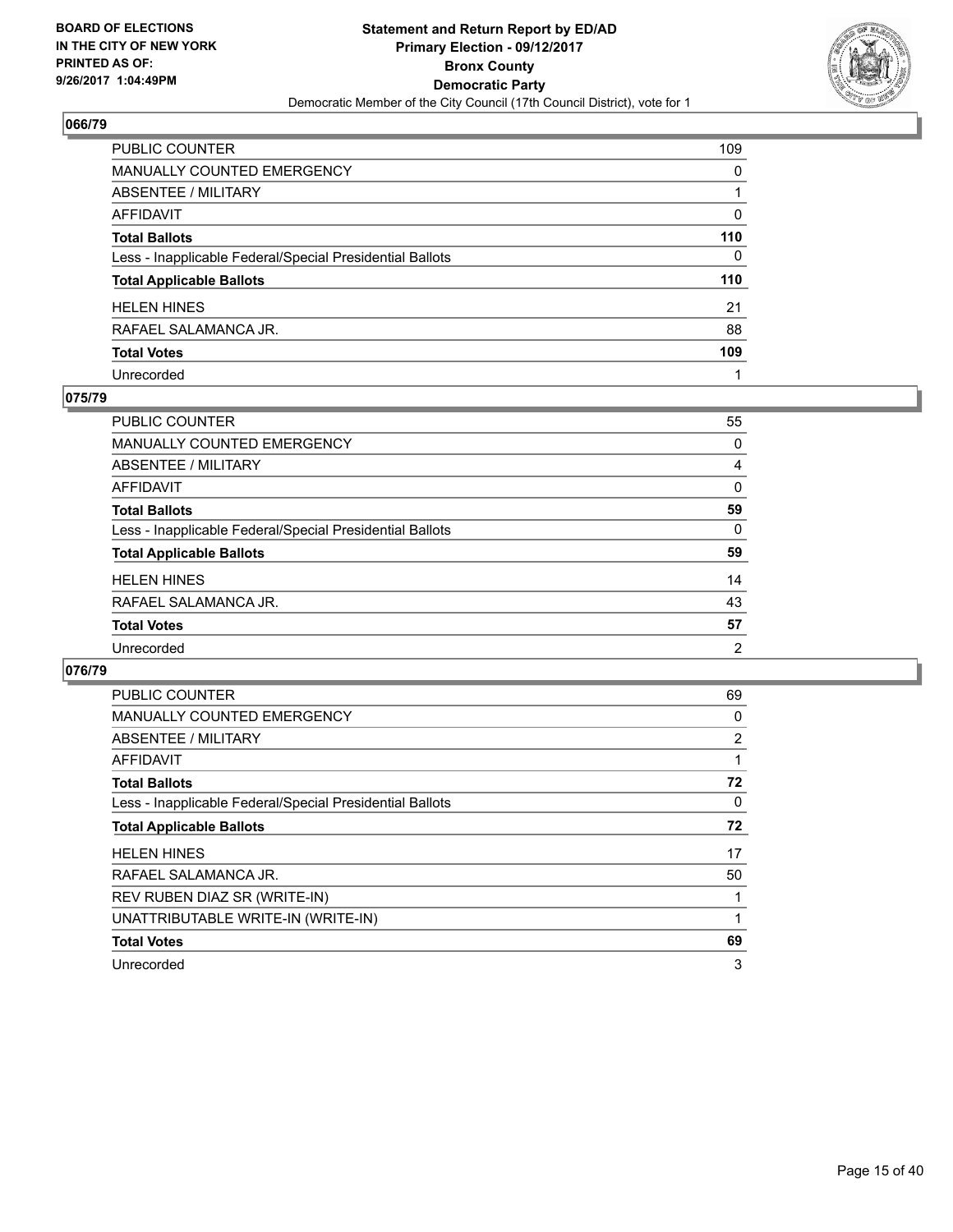

| PUBLIC COUNTER                                           | 26           |
|----------------------------------------------------------|--------------|
| MANUALLY COUNTED EMERGENCY                               | $\Omega$     |
| <b>ABSENTEE / MILITARY</b>                               | 2            |
| <b>AFFIDAVIT</b>                                         | $\mathbf{0}$ |
| <b>Total Ballots</b>                                     | 28           |
| Less - Inapplicable Federal/Special Presidential Ballots | 0            |
| <b>Total Applicable Ballots</b>                          | 28           |
| <b>HELEN HINES</b>                                       | 9            |
| RAFAEL SALAMANCA JR.                                     | 14           |
| <b>Total Votes</b>                                       | 23           |
| Unrecorded                                               | 5            |

## **080/79**

| <b>Total Votes</b>                                       | 0        |
|----------------------------------------------------------|----------|
| RAFAEL SALAMANCA JR.                                     | $\Omega$ |
| <b>HELEN HINES</b>                                       | $\Omega$ |
| <b>Total Applicable Ballots</b>                          | 0        |
| Less - Inapplicable Federal/Special Presidential Ballots | $\Omega$ |
| <b>Total Ballots</b>                                     | 0        |
| AFFIDAVIT                                                | 0        |
| ABSENTEE / MILITARY                                      | 0        |
| <b>MANUALLY COUNTED EMERGENCY</b>                        | 0        |
| PUBLIC COUNTER                                           | $\Omega$ |
|                                                          |          |

## **081/79 COMBINED into: 001/87**

| PUBLIC COUNTER                                           | 51 |
|----------------------------------------------------------|----|
| <b>MANUALLY COUNTED EMERGENCY</b>                        | 0  |
| ABSENTEE / MILITARY                                      | 2  |
| AFFIDAVIT                                                | 0  |
| <b>Total Ballots</b>                                     | 53 |
| Less - Inapplicable Federal/Special Presidential Ballots | 0  |
| <b>Total Applicable Ballots</b>                          | 53 |
| <b>HELEN HINES</b>                                       | 10 |
| RAFAEL SALAMANCA JR.                                     | 41 |
| <b>Total Votes</b>                                       | 51 |
| Unrecorded                                               | 2  |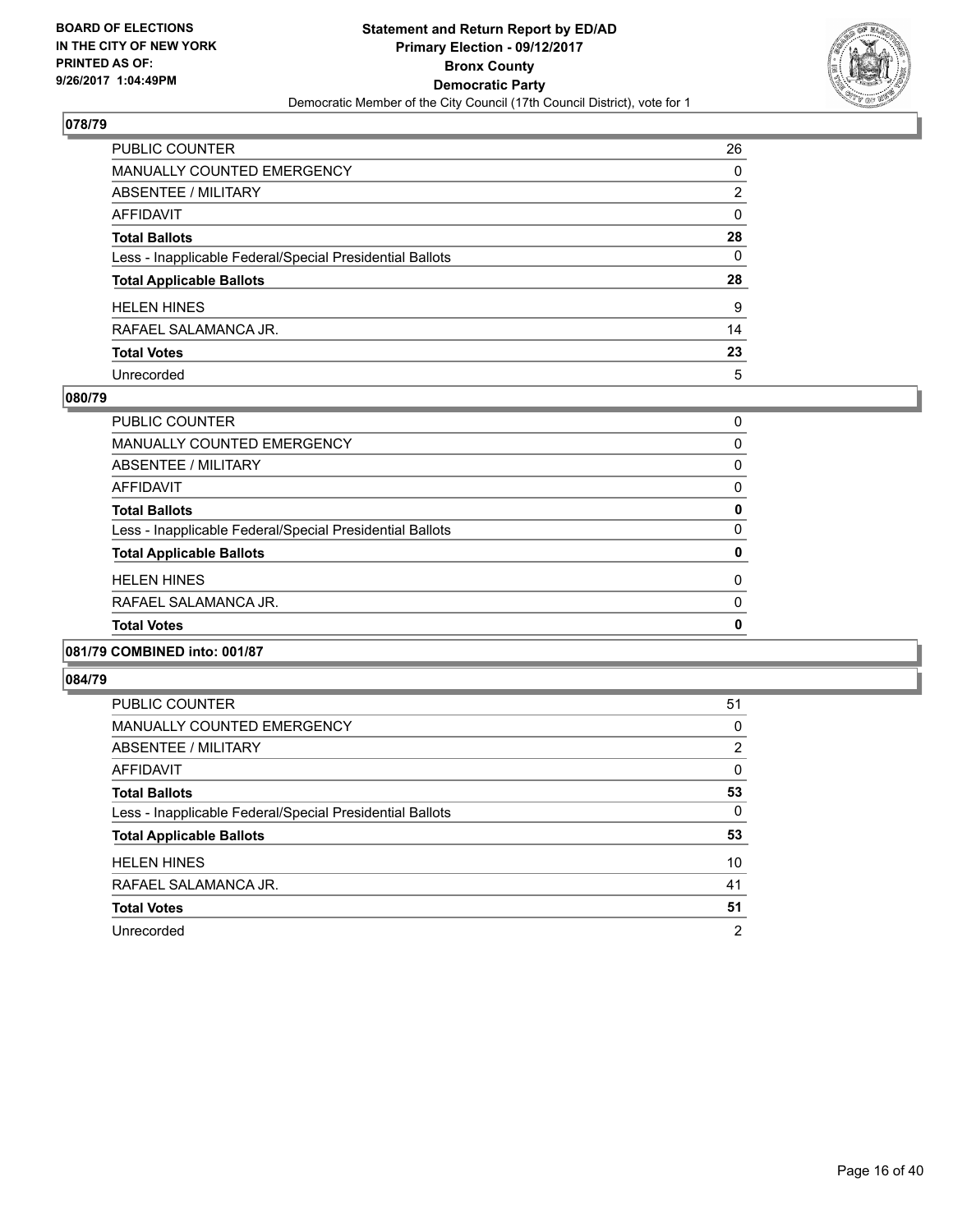

| PUBLIC COUNTER                                           | 8 |
|----------------------------------------------------------|---|
| MANUALLY COUNTED EMERGENCY                               | 0 |
| <b>ABSENTEE / MILITARY</b>                               | 0 |
| AFFIDAVIT                                                | 0 |
| <b>Total Ballots</b>                                     | 8 |
| Less - Inapplicable Federal/Special Presidential Ballots | 0 |
| <b>Total Applicable Ballots</b>                          | 8 |
| <b>HELEN HINES</b>                                       | 2 |
| RAFAEL SALAMANCA JR.                                     | 6 |
| <b>Total Votes</b>                                       | 8 |

| <b>PUBLIC COUNTER</b>                                    | 37 |
|----------------------------------------------------------|----|
| <b>MANUALLY COUNTED EMERGENCY</b>                        | 0  |
| ABSENTEE / MILITARY                                      | 4  |
| AFFIDAVIT                                                | 0  |
| <b>Total Ballots</b>                                     | 41 |
| Less - Inapplicable Federal/Special Presidential Ballots | 0  |
| <b>Total Applicable Ballots</b>                          | 41 |
| <b>HELEN HINES</b>                                       | 21 |
| RAFAEL SALAMANCA JR.                                     | 19 |
| <b>Total Votes</b>                                       | 40 |
| Unrecorded                                               | 1  |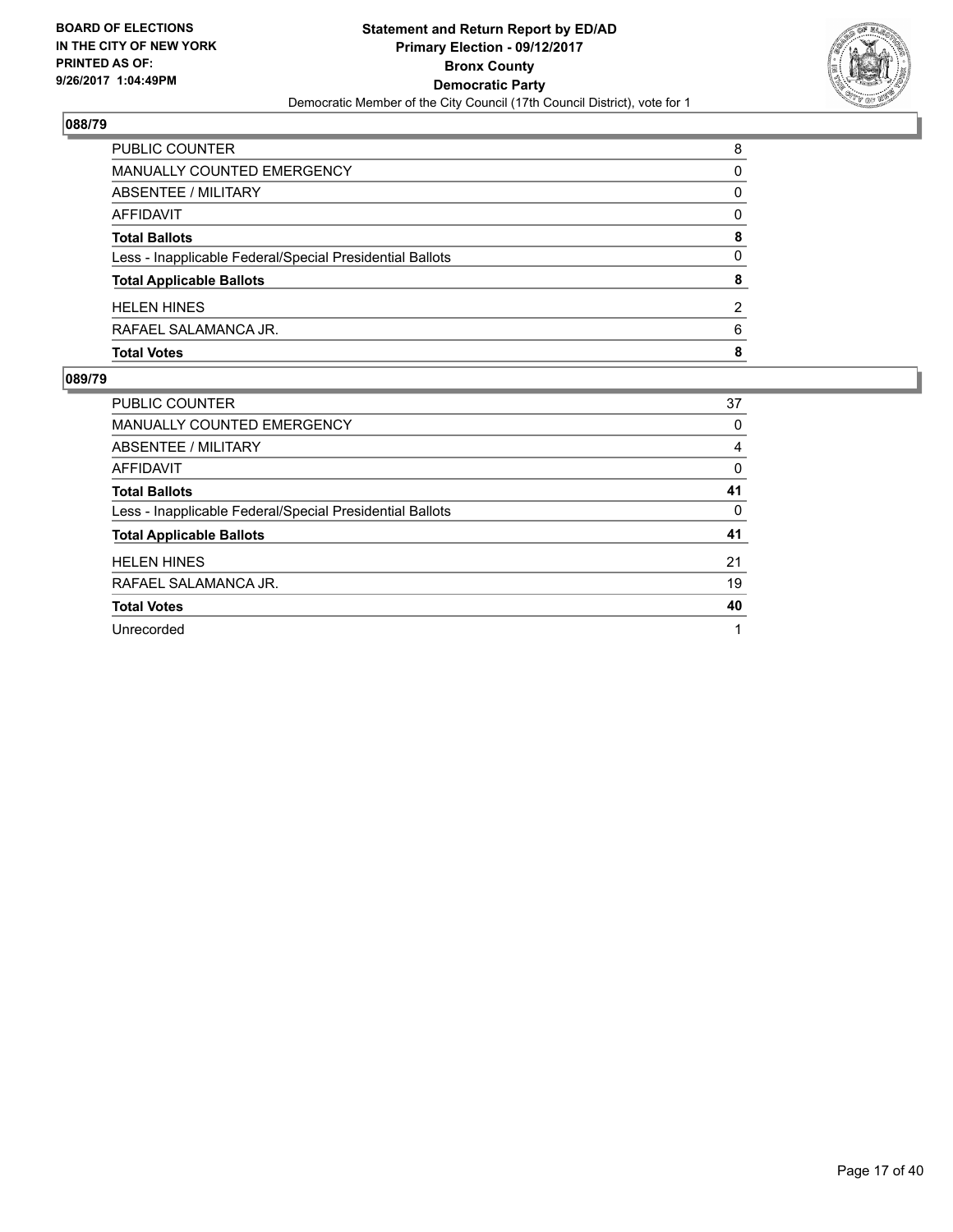

| PUBLIC COUNTER                                           | 32              |
|----------------------------------------------------------|-----------------|
| <b>MANUALLY COUNTED EMERGENCY</b>                        | $\mathbf{0}$    |
| ABSENTEE / MILITARY                                      | 0               |
| <b>AFFIDAVIT</b>                                         | $\mathbf{0}$    |
| <b>Total Ballots</b>                                     | $32\phantom{a}$ |
| Less - Inapplicable Federal/Special Presidential Ballots | $\mathbf{0}$    |
| <b>Total Applicable Ballots</b>                          | 32              |
| <b>HELEN HINES</b>                                       | 11              |
| RAFAEL SALAMANCA JR.                                     | 15              |
| <b>Total Votes</b>                                       | 26              |
| Unrecorded                                               | 6               |

## **022/84**

| <b>PUBLIC COUNTER</b>                                    | 13 |
|----------------------------------------------------------|----|
| MANUALLY COUNTED EMERGENCY                               | 0  |
| ABSENTEE / MILITARY                                      | 2  |
| AFFIDAVIT                                                | 0  |
| <b>Total Ballots</b>                                     | 15 |
| Less - Inapplicable Federal/Special Presidential Ballots | 0  |
| <b>Total Applicable Ballots</b>                          | 15 |
| <b>HELEN HINES</b>                                       | 6  |
| RAFAEL SALAMANCA JR.                                     | 7  |
| <b>Total Votes</b>                                       | 13 |
| Unrecorded                                               | 2  |

| <b>PUBLIC COUNTER</b>                                    | 78 |
|----------------------------------------------------------|----|
| <b>MANUALLY COUNTED EMERGENCY</b>                        | 0  |
| ABSENTEE / MILITARY                                      | 6  |
| AFFIDAVIT                                                | 1  |
| <b>Total Ballots</b>                                     | 85 |
| Less - Inapplicable Federal/Special Presidential Ballots | 0  |
| <b>Total Applicable Ballots</b>                          | 85 |
| <b>HELEN HINES</b>                                       | 18 |
| RAFAEL SALAMANCA JR.                                     | 49 |
| MARJORIE VELAZQUEZ (WRITE-IN)                            |    |
| ROBERT RODRIGUEZ (WRITE-IN)                              | 1  |
| <b>Total Votes</b>                                       | 69 |
| Unrecorded                                               | 16 |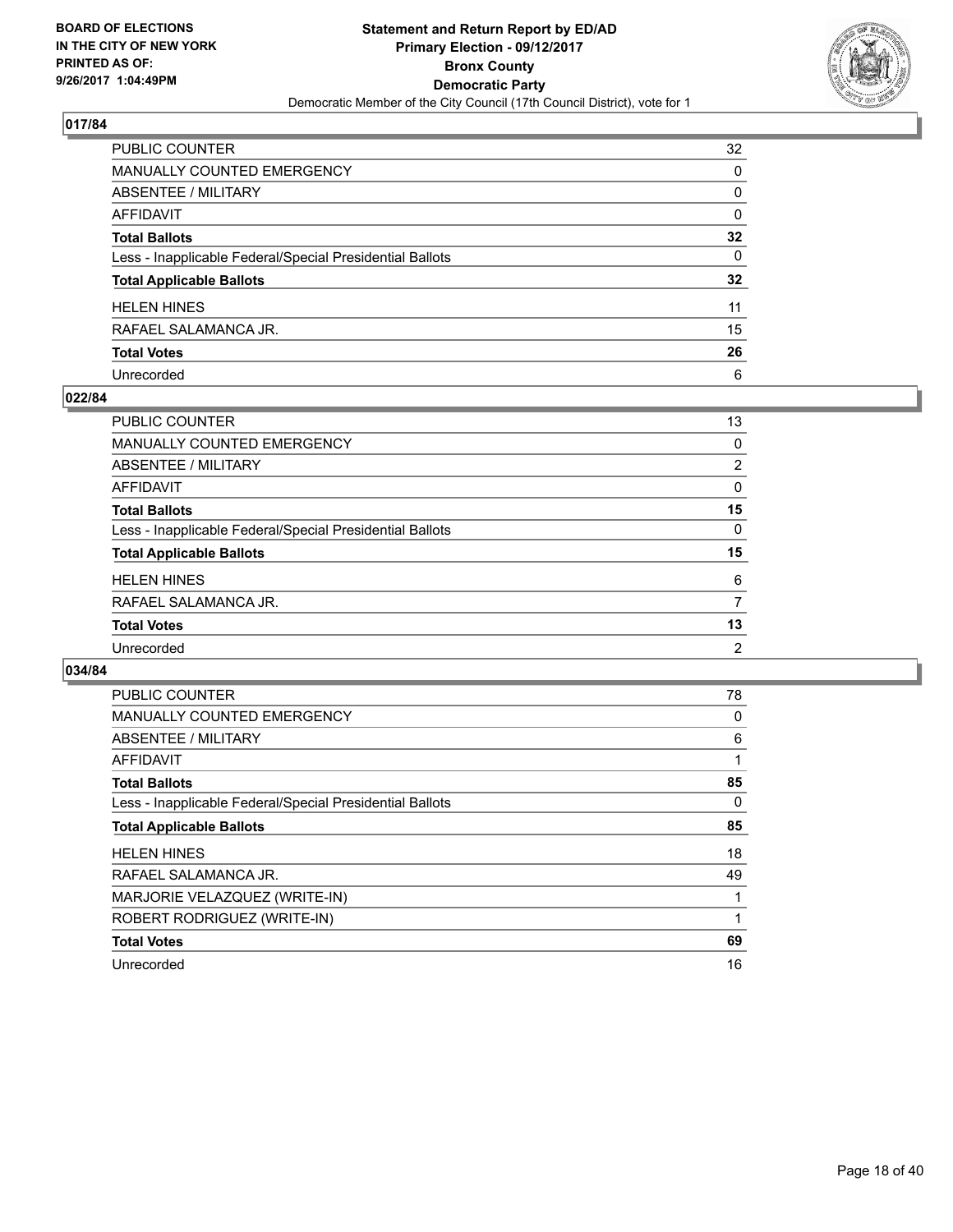

| PUBLIC COUNTER                                           | 52           |
|----------------------------------------------------------|--------------|
| <b>MANUALLY COUNTED EMERGENCY</b>                        | 0            |
| ABSENTEE / MILITARY                                      |              |
| <b>AFFIDAVIT</b>                                         |              |
| <b>Total Ballots</b>                                     | 54           |
| Less - Inapplicable Federal/Special Presidential Ballots | $\mathbf{0}$ |
| <b>Total Applicable Ballots</b>                          | 54           |
| <b>HELEN HINES</b>                                       | 10           |
| RAFAEL SALAMANCA JR.                                     | 31           |
| <b>Total Votes</b>                                       | 41           |
| Unrecorded                                               | 13           |

## **036/84**

| <b>PUBLIC COUNTER</b>                                    | 34 |
|----------------------------------------------------------|----|
| <b>MANUALLY COUNTED EMERGENCY</b>                        | 0  |
| ABSENTEE / MILITARY                                      | 0  |
| AFFIDAVIT                                                | 0  |
| <b>Total Ballots</b>                                     | 34 |
| Less - Inapplicable Federal/Special Presidential Ballots | 0  |
| <b>Total Applicable Ballots</b>                          | 34 |
| <b>HELEN HINES</b>                                       | 15 |
| RAFAEL SALAMANCA JR.                                     | 17 |
| <b>Total Votes</b>                                       | 32 |
| Unrecorded                                               | 2  |

| PUBLIC COUNTER                                           | 100 |
|----------------------------------------------------------|-----|
| <b>MANUALLY COUNTED EMERGENCY</b>                        | 0   |
| ABSENTEE / MILITARY                                      | 0   |
| <b>AFFIDAVIT</b>                                         | 0   |
| <b>Total Ballots</b>                                     | 100 |
| Less - Inapplicable Federal/Special Presidential Ballots | 0   |
| <b>Total Applicable Ballots</b>                          | 100 |
|                                                          |     |
| <b>HELEN HINES</b>                                       | 19  |
| RAFAEL SALAMANCA JR.                                     | 68  |
| <b>Total Votes</b>                                       | 87  |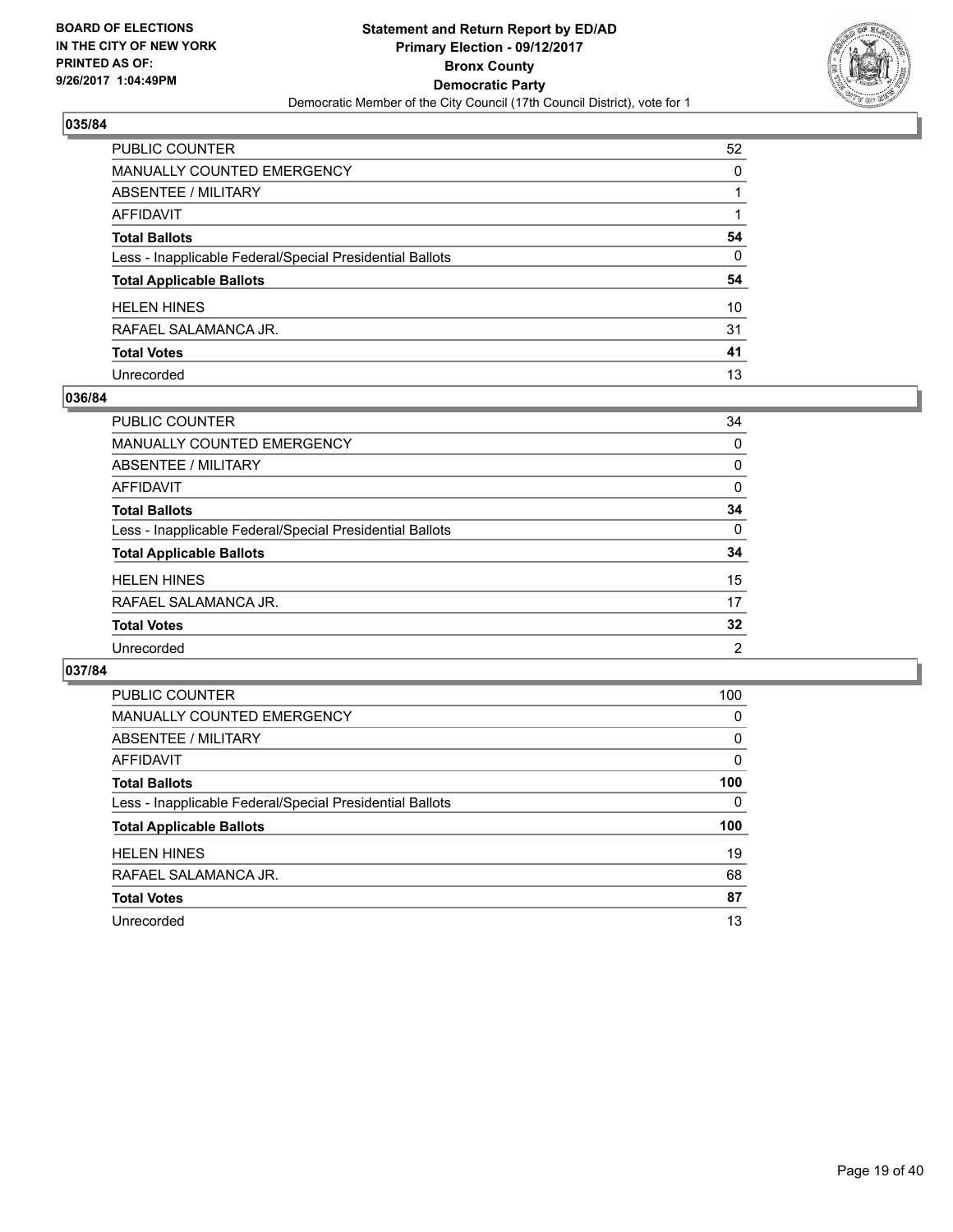

| PUBLIC COUNTER                                           | 72           |
|----------------------------------------------------------|--------------|
| <b>MANUALLY COUNTED EMERGENCY</b>                        | $\mathbf{0}$ |
| <b>ABSENTEE / MILITARY</b>                               |              |
| <b>AFFIDAVIT</b>                                         | 2            |
| <b>Total Ballots</b>                                     | 75           |
| Less - Inapplicable Federal/Special Presidential Ballots | $\mathbf{0}$ |
| <b>Total Applicable Ballots</b>                          | 75           |
| <b>HELEN HINES</b>                                       | 14           |
| RAFAEL SALAMANCA JR.                                     | 55           |
| <b>Total Votes</b>                                       | 69           |
| Unrecorded                                               | 6            |

## **039/84**

| <b>PUBLIC COUNTER</b>                                    | 96 |
|----------------------------------------------------------|----|
| <b>MANUALLY COUNTED EMERGENCY</b>                        | 0  |
| ABSENTEE / MILITARY                                      | 2  |
| AFFIDAVIT                                                | 0  |
| <b>Total Ballots</b>                                     | 98 |
| Less - Inapplicable Federal/Special Presidential Ballots | 0  |
| <b>Total Applicable Ballots</b>                          | 98 |
| <b>HELEN HINES</b>                                       | 16 |
| RAFAEL SALAMANCA JR.                                     | 67 |
| <b>Total Votes</b>                                       | 83 |
| Unrecorded                                               | 15 |

| <b>PUBLIC COUNTER</b>                                    | 112   |
|----------------------------------------------------------|-------|
| <b>MANUALLY COUNTED EMERGENCY</b>                        | 0     |
| ABSENTEE / MILITARY                                      | 0     |
| AFFIDAVIT                                                | 0     |
| <b>Total Ballots</b>                                     | 112   |
| Less - Inapplicable Federal/Special Presidential Ballots | 0     |
| <b>Total Applicable Ballots</b>                          | $112$ |
| <b>HELEN HINES</b>                                       | 33    |
| RAFAEL SALAMANCA JR.                                     | 54    |
| UNATTRIBUTABLE WRITE-IN (WRITE-IN)                       |       |
| <b>Total Votes</b>                                       | 88    |
| Unrecorded                                               | 24    |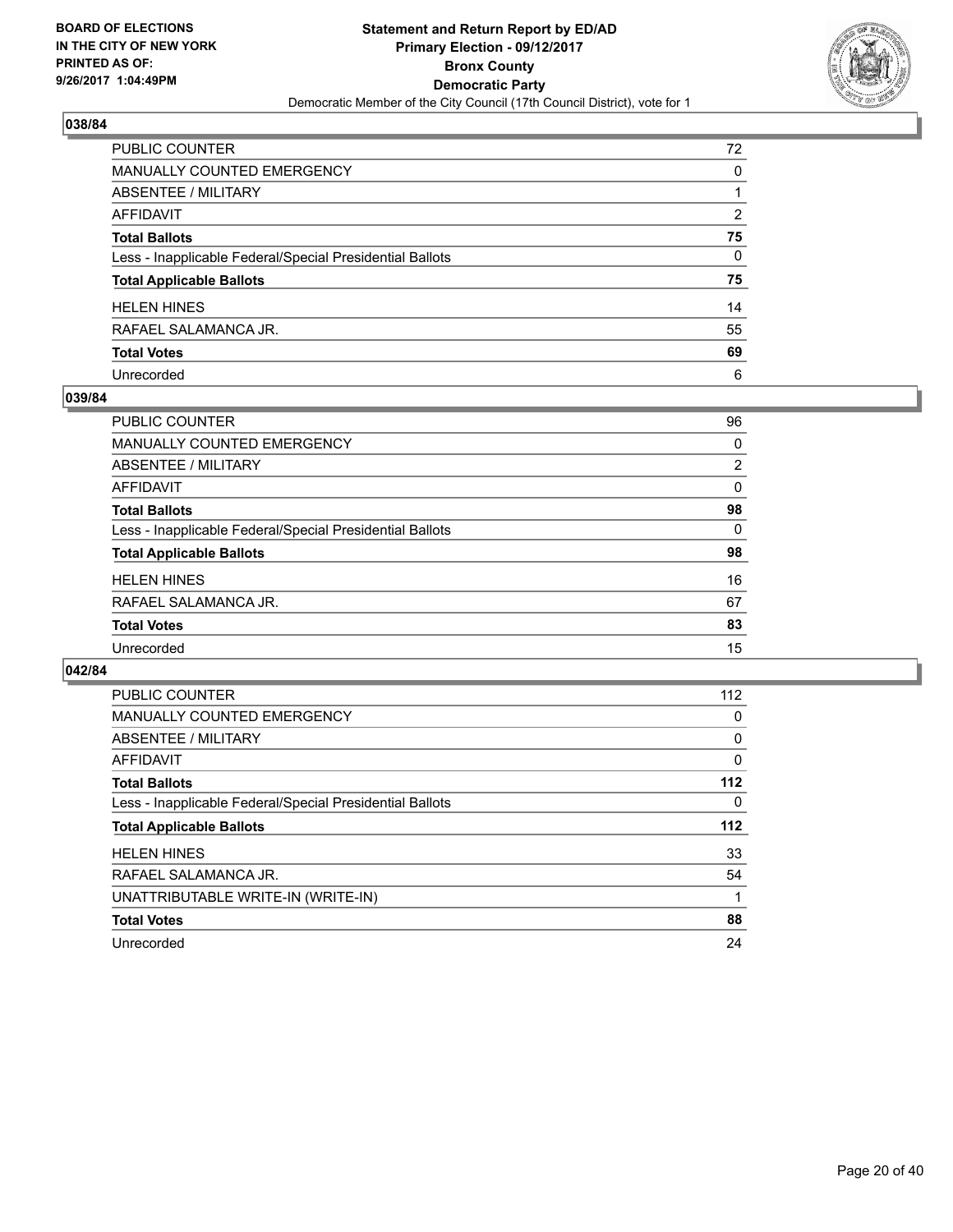

| PUBLIC COUNTER                                           | 80 |
|----------------------------------------------------------|----|
| MANUALLY COUNTED EMERGENCY                               | 0  |
| <b>ABSENTEE / MILITARY</b>                               | 0  |
| AFFIDAVIT                                                | 0  |
| <b>Total Ballots</b>                                     | 80 |
| Less - Inapplicable Federal/Special Presidential Ballots | 0  |
| <b>Total Applicable Ballots</b>                          | 80 |
| <b>HELEN HINES</b>                                       | 13 |
| RAFAEL SALAMANCA JR.                                     | 58 |
| MAXIMINO RIVERA (WRITE-IN)                               |    |
| <b>Total Votes</b>                                       | 72 |
| Unrecorded                                               | 8  |

## **045/84**

| <b>PUBLIC COUNTER</b>                                    | 57 |
|----------------------------------------------------------|----|
| <b>MANUALLY COUNTED EMERGENCY</b>                        | 0  |
| ABSENTEE / MILITARY                                      | 0  |
| <b>AFFIDAVIT</b>                                         | 0  |
| <b>Total Ballots</b>                                     | 57 |
| Less - Inapplicable Federal/Special Presidential Ballots | 0  |
| <b>Total Applicable Ballots</b>                          | 57 |
| <b>HELEN HINES</b>                                       | 12 |
| RAFAEL SALAMANCA JR.                                     | 37 |
| UNATTRIBUTABLE WRITE-IN (WRITE-IN)                       |    |
| <b>Total Votes</b>                                       | 50 |
| Unrecorded                                               |    |

| <b>PUBLIC COUNTER</b>                                    | 89             |
|----------------------------------------------------------|----------------|
| MANUALLY COUNTED EMERGENCY                               | 0              |
| ABSENTEE / MILITARY                                      | $\overline{2}$ |
| AFFIDAVIT                                                | 0              |
| <b>Total Ballots</b>                                     | 91             |
| Less - Inapplicable Federal/Special Presidential Ballots | 0              |
| <b>Total Applicable Ballots</b>                          | 91             |
| <b>HELEN HINES</b>                                       | 11             |
| RAFAEL SALAMANCA JR.                                     | 70             |
| <b>Total Votes</b>                                       | 81             |
| Unrecorded                                               | 10             |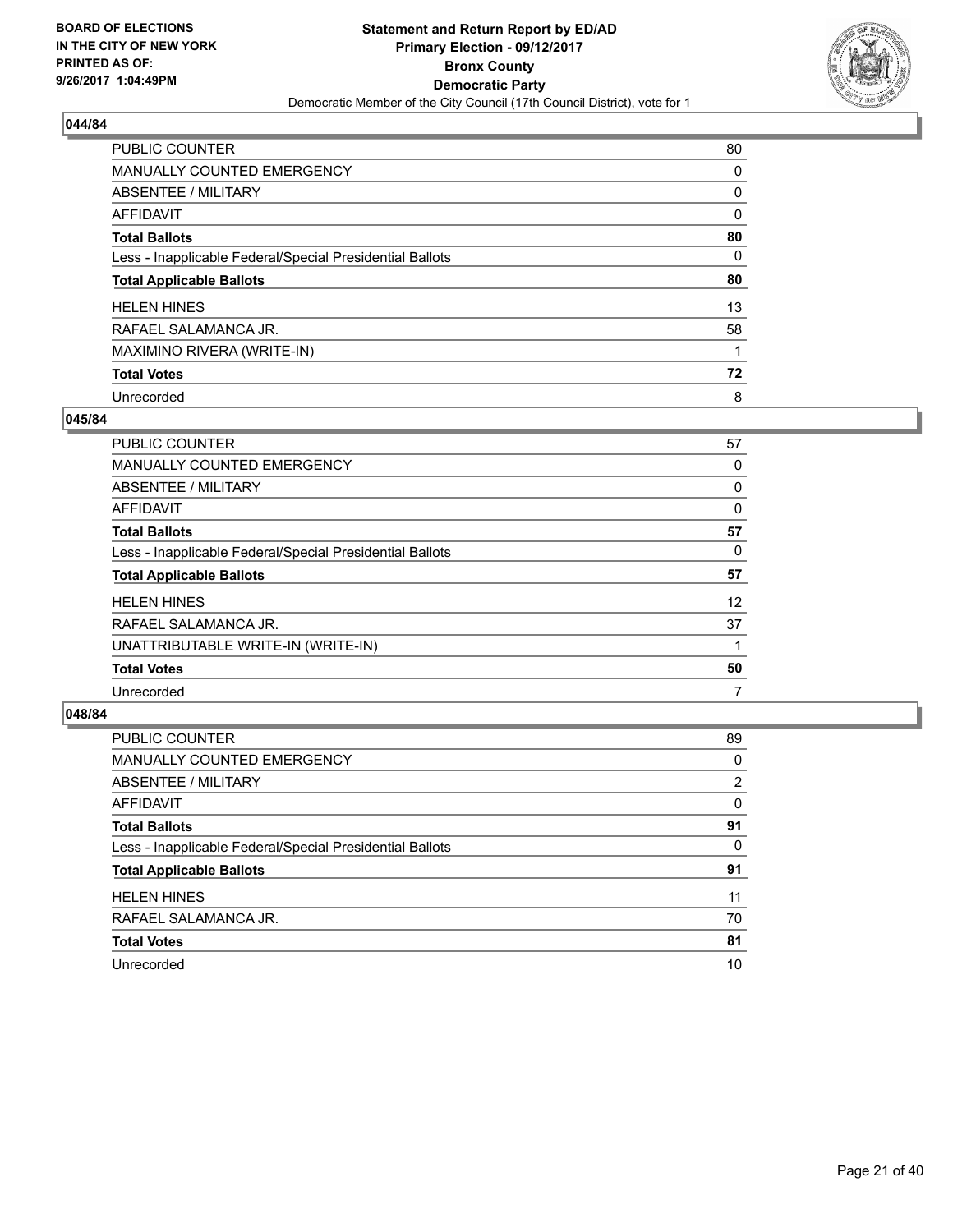

| PUBLIC COUNTER                                           | 23 |
|----------------------------------------------------------|----|
| <b>MANUALLY COUNTED EMERGENCY</b>                        | 0  |
| <b>ABSENTEE / MILITARY</b>                               | 0  |
| <b>AFFIDAVIT</b>                                         | 0  |
| <b>Total Ballots</b>                                     | 23 |
| Less - Inapplicable Federal/Special Presidential Ballots | 0  |
| <b>Total Applicable Ballots</b>                          | 23 |
| <b>HELEN HINES</b>                                       | 5  |
| RAFAEL SALAMANCA JR.                                     | 17 |
| <b>Total Votes</b>                                       | 22 |
| Unrecorded                                               |    |

## **050/84**

| <b>PUBLIC COUNTER</b>                                    | 99 |
|----------------------------------------------------------|----|
| <b>MANUALLY COUNTED EMERGENCY</b>                        | 0  |
| ABSENTEE / MILITARY                                      | 0  |
| AFFIDAVIT                                                | 0  |
| <b>Total Ballots</b>                                     | 99 |
| Less - Inapplicable Federal/Special Presidential Ballots | 0  |
| <b>Total Applicable Ballots</b>                          | 99 |
| <b>HELEN HINES</b>                                       | 14 |
| RAFAEL SALAMANCA JR.                                     | 72 |
| <b>Total Votes</b>                                       | 86 |
| Unrecorded                                               | 13 |

| <b>PUBLIC COUNTER</b>                                    | 87 |
|----------------------------------------------------------|----|
| <b>MANUALLY COUNTED EMERGENCY</b>                        | 0  |
| ABSENTEE / MILITARY                                      | 1  |
| AFFIDAVIT                                                |    |
| <b>Total Ballots</b>                                     | 89 |
| Less - Inapplicable Federal/Special Presidential Ballots | 0  |
| <b>Total Applicable Ballots</b>                          | 89 |
| <b>HELEN HINES</b>                                       | 16 |
| RAFAEL SALAMANCA JR.                                     | 68 |
| <b>Total Votes</b>                                       | 84 |
| Unrecorded                                               | 5  |
| 053/84 COMBINED into: 073/84                             |    |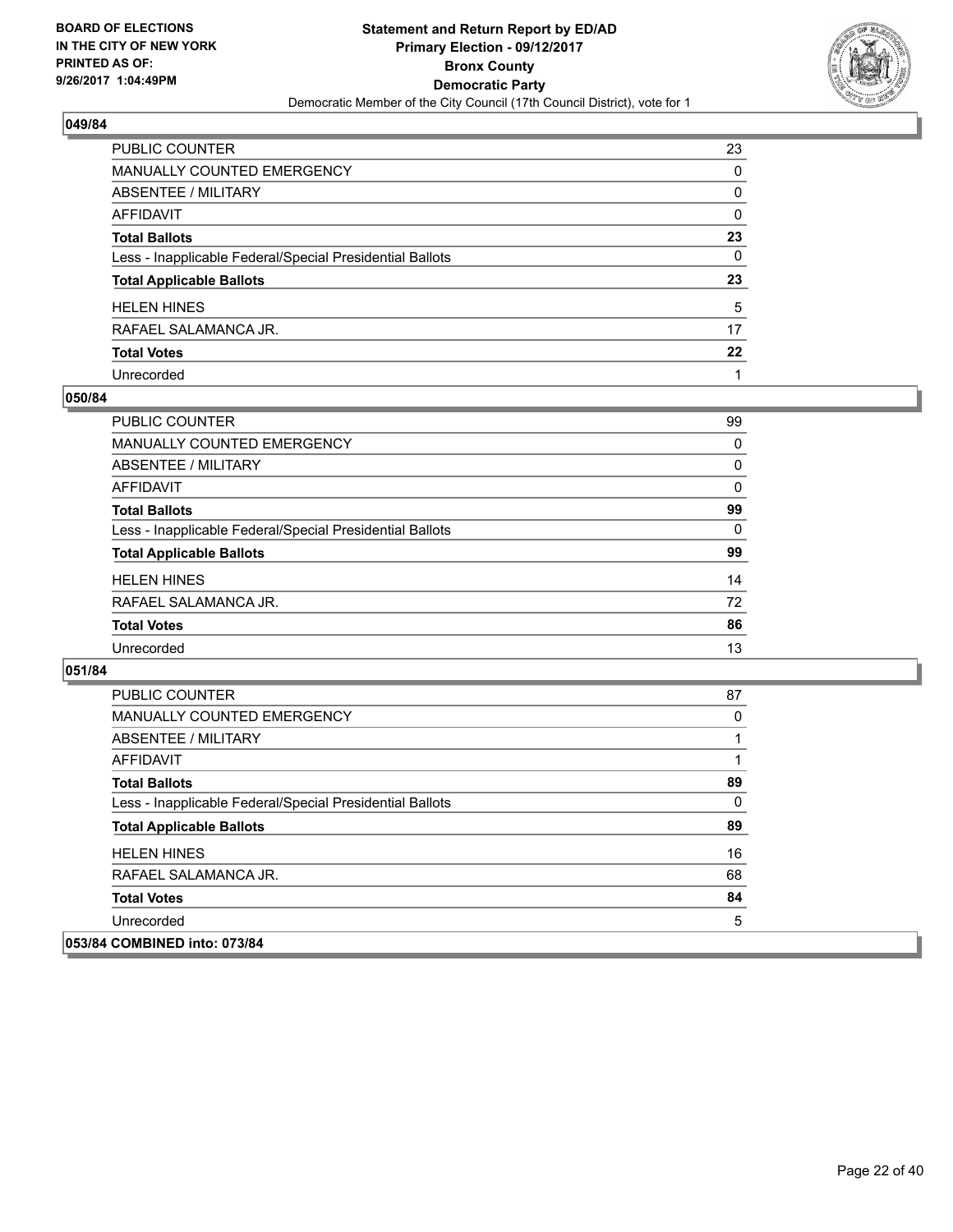

| PUBLIC COUNTER                                           | 25           |
|----------------------------------------------------------|--------------|
| MANUALLY COUNTED EMERGENCY                               | $\Omega$     |
| <b>ABSENTEE / MILITARY</b>                               | $\mathbf{0}$ |
| <b>AFFIDAVIT</b>                                         | $\mathbf{0}$ |
| <b>Total Ballots</b>                                     | 25           |
| Less - Inapplicable Federal/Special Presidential Ballots | 0            |
| <b>Total Applicable Ballots</b>                          | 25           |
| <b>HELEN HINES</b>                                       | 3            |
| RAFAEL SALAMANCA JR.                                     | 17           |
| <b>Total Votes</b>                                       | 20           |
| Unrecorded                                               | 5            |

## **074/84**

| PUBLIC COUNTER                                           | 97 |
|----------------------------------------------------------|----|
| <b>MANUALLY COUNTED EMERGENCY</b>                        | 0  |
| ABSENTEE / MILITARY                                      | 0  |
| AFFIDAVIT                                                | 0  |
| <b>Total Ballots</b>                                     | 97 |
| Less - Inapplicable Federal/Special Presidential Ballots | 0  |
| <b>Total Applicable Ballots</b>                          | 97 |
| <b>HELEN HINES</b>                                       | 11 |
| RAFAEL SALAMANCA JR.                                     | 71 |
| <b>Total Votes</b>                                       | 82 |
| Unrecorded                                               | 15 |

| <b>PUBLIC COUNTER</b>                                    | 77 |
|----------------------------------------------------------|----|
| <b>MANUALLY COUNTED EMERGENCY</b>                        | 0  |
| ABSENTEE / MILITARY                                      | 8  |
| <b>AFFIDAVIT</b>                                         | 0  |
| <b>Total Ballots</b>                                     | 85 |
| Less - Inapplicable Federal/Special Presidential Ballots | 0  |
| <b>Total Applicable Ballots</b>                          | 85 |
| <b>HELEN HINES</b>                                       | 18 |
| RAFAEL SALAMANCA JR.                                     | 56 |
| <b>Total Votes</b>                                       | 74 |
| Unrecorded                                               | 11 |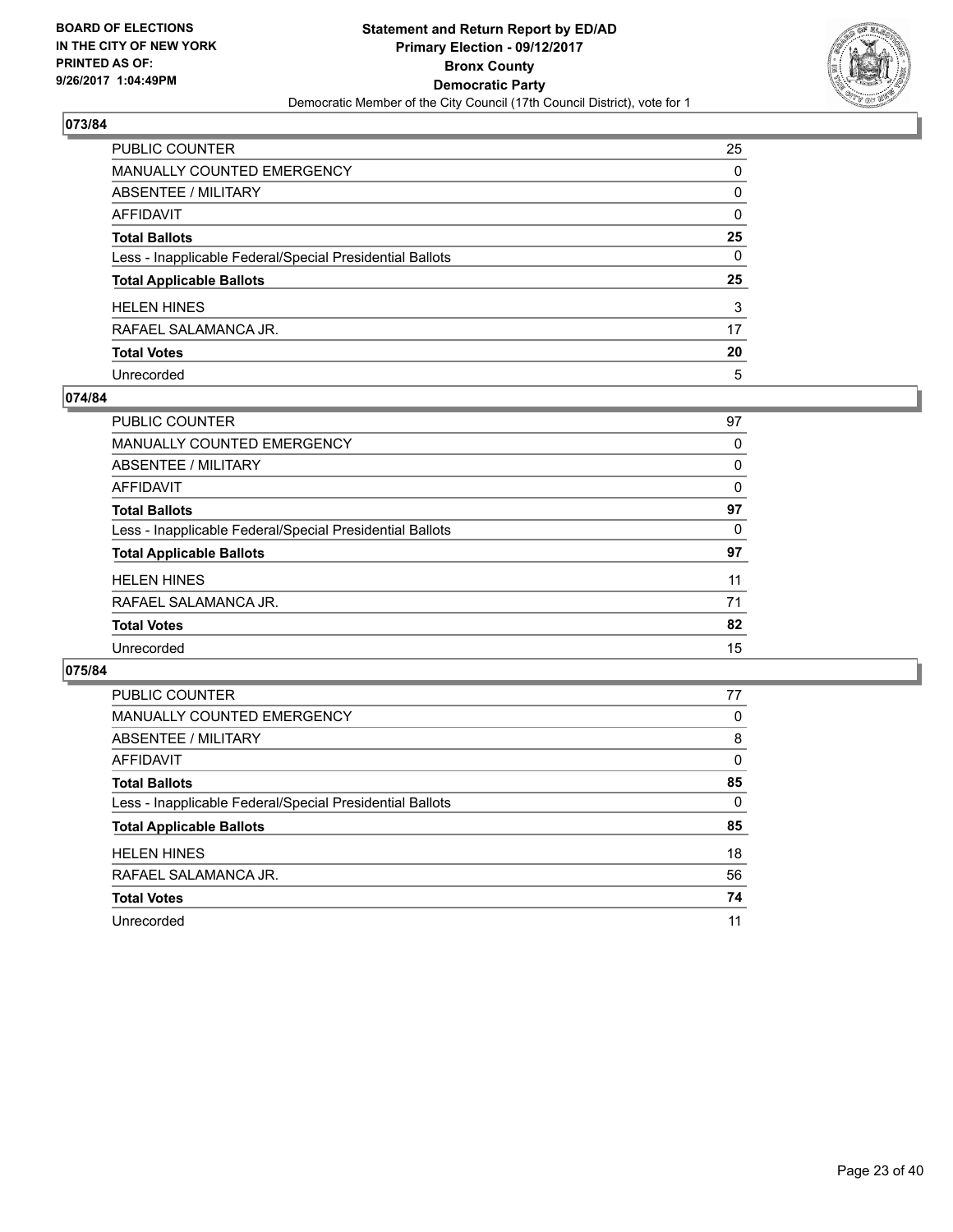

| PUBLIC COUNTER                                           | 12 <sup>2</sup> |
|----------------------------------------------------------|-----------------|
| <b>MANUALLY COUNTED EMERGENCY</b>                        | 0               |
| ABSENTEE / MILITARY                                      | 0               |
| AFFIDAVIT                                                | 0               |
| <b>Total Ballots</b>                                     | 12              |
| Less - Inapplicable Federal/Special Presidential Ballots | 0               |
| <b>Total Applicable Ballots</b>                          | 12              |
| <b>HELEN HINES</b>                                       | 5               |
| RAFAEL SALAMANCA JR.                                     | 6               |
| <b>Total Votes</b>                                       | 11              |
| Unrecorded                                               |                 |

| <b>PUBLIC COUNTER</b>                                    | 79 |
|----------------------------------------------------------|----|
| MANUALLY COUNTED EMERGENCY                               |    |
| ABSENTEE / MILITARY                                      |    |
| AFFIDAVIT                                                |    |
| <b>Total Ballots</b>                                     | 79 |
| Less - Inapplicable Federal/Special Presidential Ballots | 0  |
| <b>Total Applicable Ballots</b>                          | 79 |
| <b>HELEN HINES</b>                                       | 13 |
| RAFAEL SALAMANCA JR.                                     | 53 |
| <b>Total Votes</b>                                       | 66 |
| Unrecorded                                               | 13 |
| 081/84 COMBINED into: 073/84                             |    |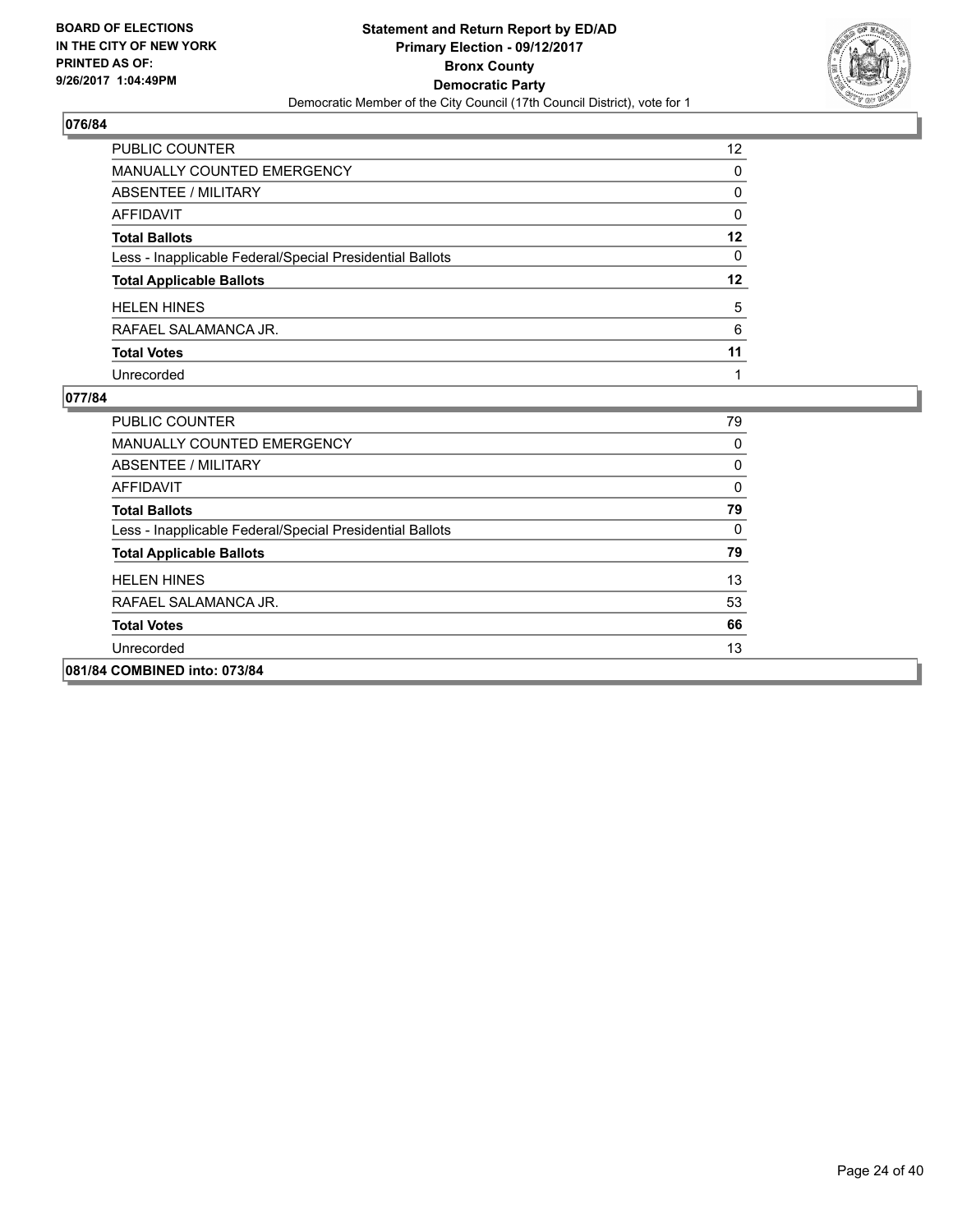

| PUBLIC COUNTER                                           | 195 |
|----------------------------------------------------------|-----|
| <b>MANUALLY COUNTED EMERGENCY</b>                        | 0   |
| ABSENTEE / MILITARY                                      | 7   |
| AFFIDAVIT                                                | 3   |
| <b>Total Ballots</b>                                     | 205 |
| Less - Inapplicable Federal/Special Presidential Ballots | 0   |
| <b>Total Applicable Ballots</b>                          | 205 |
| <b>HELEN HINES</b>                                       | 157 |
| RAFAEL SALAMANCA JR.                                     | 43  |
| UNATTRIBUTABLE WRITE-IN (WRITE-IN)                       |     |
| <b>Total Votes</b>                                       | 201 |
| Unrecorded                                               | 4   |

## **019/85**

| <b>PUBLIC COUNTER</b>                                    | 220 |
|----------------------------------------------------------|-----|
| MANUALLY COUNTED EMERGENCY                               | 0   |
| ABSENTEE / MILITARY                                      | 5   |
| AFFIDAVIT                                                | 0   |
| <b>Total Ballots</b>                                     | 225 |
| Less - Inapplicable Federal/Special Presidential Ballots | 0   |
| <b>Total Applicable Ballots</b>                          | 225 |
| <b>HELEN HINES</b>                                       | 109 |
| RAFAEL SALAMANCA JR.                                     | 110 |
| <b>Total Votes</b>                                       | 219 |
| Unrecorded                                               | 6   |

| PUBLIC COUNTER                                           | 169 |
|----------------------------------------------------------|-----|
| MANUALLY COUNTED EMERGENCY                               | 0   |
| ABSENTEE / MILITARY                                      | 5   |
| AFFIDAVIT                                                | 0   |
| <b>Total Ballots</b>                                     | 174 |
| Less - Inapplicable Federal/Special Presidential Ballots | 0   |
| <b>Total Applicable Ballots</b>                          | 174 |
| <b>HELEN HINES</b>                                       | 108 |
| RAFAEL SALAMANCA JR.                                     | 65  |
| <b>Total Votes</b>                                       | 173 |
| Unrecorded                                               |     |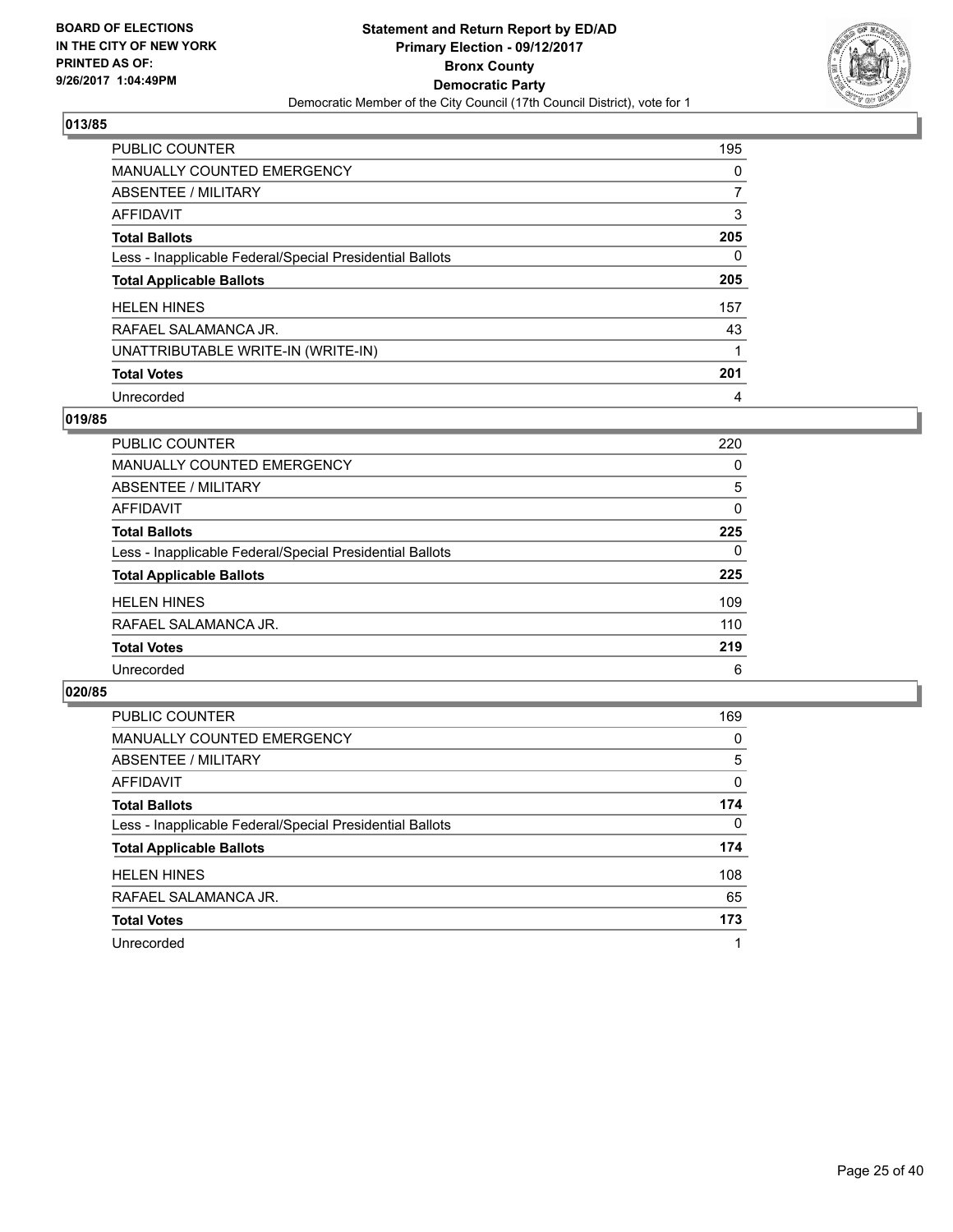

| PUBLIC COUNTER                                           | 138      |
|----------------------------------------------------------|----------|
| <b>MANUALLY COUNTED EMERGENCY</b>                        | $\Omega$ |
| <b>ABSENTEE / MILITARY</b>                               | 3        |
| <b>AFFIDAVIT</b>                                         | $\Omega$ |
| <b>Total Ballots</b>                                     | 141      |
| Less - Inapplicable Federal/Special Presidential Ballots | 0        |
| <b>Total Applicable Ballots</b>                          | 141      |
| <b>HELEN HINES</b>                                       | 94       |
| RAFAEL SALAMANCA JR.                                     | 43       |
| <b>Total Votes</b>                                       | 137      |
| Unrecorded                                               | 4        |

## **036/85**

| PUBLIC COUNTER                                           | 49 |
|----------------------------------------------------------|----|
| <b>MANUALLY COUNTED EMERGENCY</b>                        | 0  |
| ABSENTEE / MILITARY                                      | 2  |
| AFFIDAVIT                                                | 2  |
| <b>Total Ballots</b>                                     | 53 |
| Less - Inapplicable Federal/Special Presidential Ballots | 0  |
| <b>Total Applicable Ballots</b>                          | 53 |
| <b>HELEN HINES</b>                                       | 20 |
| RAFAEL SALAMANCA JR.                                     | 29 |
| <b>Total Votes</b>                                       | 49 |
| Unrecorded                                               | 4  |

| <b>PUBLIC COUNTER</b>                                    | 120 |
|----------------------------------------------------------|-----|
| MANUALLY COUNTED EMERGENCY                               | 0   |
| ABSENTEE / MILITARY                                      | 2   |
| AFFIDAVIT                                                | 0   |
| <b>Total Ballots</b>                                     | 122 |
| Less - Inapplicable Federal/Special Presidential Ballots | 0   |
| <b>Total Applicable Ballots</b>                          | 122 |
| <b>HELEN HINES</b>                                       | 55  |
| RAFAEL SALAMANCA JR.                                     | 61  |
| <b>Total Votes</b>                                       | 116 |
| Unrecorded                                               | 6   |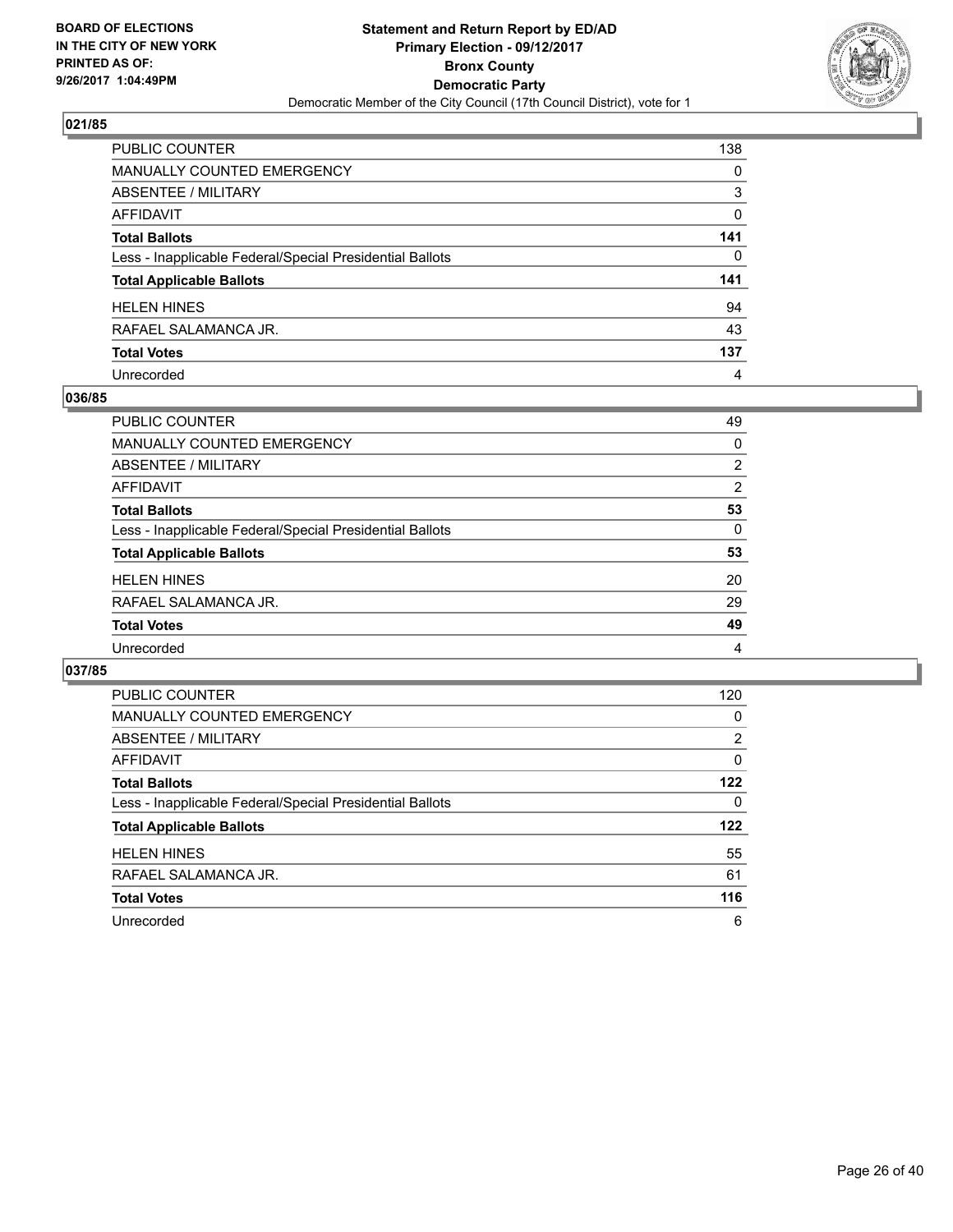

| PUBLIC COUNTER                                           | 46             |
|----------------------------------------------------------|----------------|
| <b>MANUALLY COUNTED EMERGENCY</b>                        | 0              |
| ABSENTEE / MILITARY                                      |                |
| AFFIDAVIT                                                | 0              |
| <b>Total Ballots</b>                                     | 47             |
| Less - Inapplicable Federal/Special Presidential Ballots | 0              |
| <b>Total Applicable Ballots</b>                          | 47             |
| <b>HELEN HINES</b>                                       | 3              |
| RAFAEL SALAMANCA JR.                                     | 41             |
| UNATTRIBUTABLE WRITE-IN (WRITE-IN)                       |                |
| <b>Total Votes</b>                                       | 45             |
| Unrecorded                                               | $\overline{2}$ |

## **039/85**

| <b>PUBLIC COUNTER</b>                                    | 101      |
|----------------------------------------------------------|----------|
| <b>MANUALLY COUNTED EMERGENCY</b>                        | 0        |
| ABSENTEE / MILITARY                                      |          |
| AFFIDAVIT                                                |          |
| <b>Total Ballots</b>                                     | 103      |
| Less - Inapplicable Federal/Special Presidential Ballots | $\Omega$ |
| <b>Total Applicable Ballots</b>                          | 103      |
| <b>HELEN HINES</b>                                       | 18       |
| RAFAEL SALAMANCA JR.                                     | 80       |
| <b>Total Votes</b>                                       | 98       |
| Unrecorded                                               | 5        |

| <b>PUBLIC COUNTER</b>                                    | 38 |
|----------------------------------------------------------|----|
| MANUALLY COUNTED EMERGENCY                               | 0  |
| ABSENTEE / MILITARY                                      |    |
| <b>AFFIDAVIT</b>                                         | 0  |
| <b>Total Ballots</b>                                     | 39 |
| Less - Inapplicable Federal/Special Presidential Ballots | 0  |
| <b>Total Applicable Ballots</b>                          | 39 |
| <b>HELEN HINES</b>                                       | 8  |
| RAFAEL SALAMANCA JR.                                     | 28 |
| LEIGHTON WYNTER (WRITE-IN)                               |    |
| MELISSA E. LOMBA (WRITE-IN)                              | 1  |
| <b>Total Votes</b>                                       | 38 |
| Unrecorded                                               | 1  |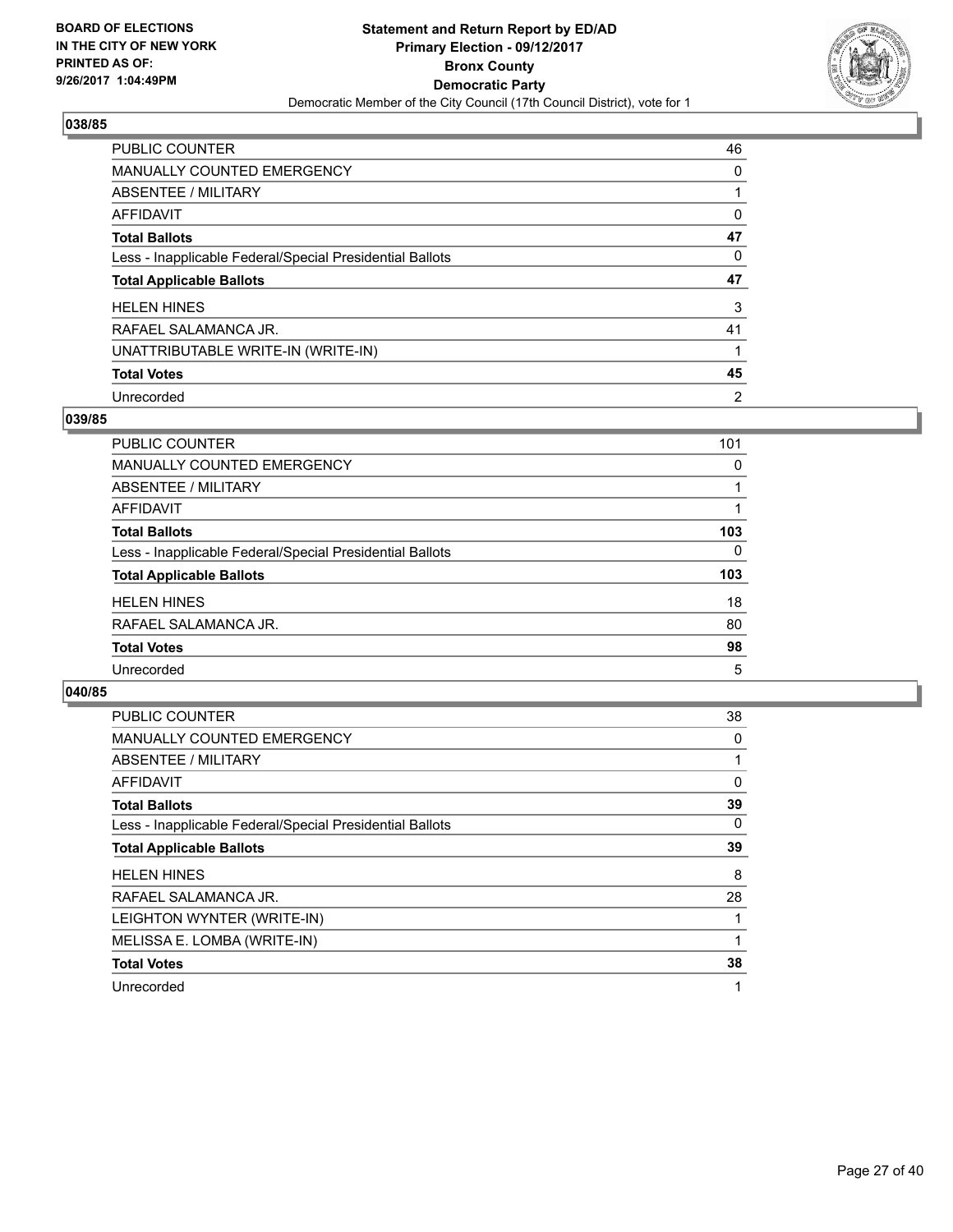

| PUBLIC COUNTER                                           | 92             |
|----------------------------------------------------------|----------------|
| MANUALLY COUNTED EMERGENCY                               | 0              |
| ABSENTEE / MILITARY                                      | $\overline{2}$ |
| AFFIDAVIT                                                | 4              |
| <b>Total Ballots</b>                                     | 98             |
| Less - Inapplicable Federal/Special Presidential Ballots | 0              |
| <b>Total Applicable Ballots</b>                          | 98             |
| <b>HELEN HINES</b>                                       | 7              |
| RAFAEL SALAMANCA JR.                                     | 88             |
| UNATTRIBUTABLE WRITE-IN (WRITE-IN)                       |                |
| <b>Total Votes</b>                                       | 96             |
| Unrecorded                                               | $\overline{2}$ |

## **044/85**

| <b>PUBLIC COUNTER</b>                                    | 70       |
|----------------------------------------------------------|----------|
| MANUALLY COUNTED EMERGENCY                               | 0        |
| ABSENTEE / MILITARY                                      | 0        |
| AFFIDAVIT                                                | 3        |
| <b>Total Ballots</b>                                     | 73       |
| Less - Inapplicable Federal/Special Presidential Ballots | $\Omega$ |
| <b>Total Applicable Ballots</b>                          | 73       |
| <b>HELEN HINES</b>                                       | 5        |
| RAFAEL SALAMANCA JR.                                     | 67       |
| <b>Total Votes</b>                                       | 72       |
| Unrecorded                                               |          |

| <b>PUBLIC COUNTER</b>                                    | 92       |
|----------------------------------------------------------|----------|
| MANUALLY COUNTED EMERGENCY                               | 0        |
| ABSENTEE / MILITARY                                      | 7        |
| AFFIDAVIT                                                |          |
| <b>Total Ballots</b>                                     | 100      |
| Less - Inapplicable Federal/Special Presidential Ballots | $\Omega$ |
| <b>Total Applicable Ballots</b>                          | 100      |
| <b>HELEN HINES</b>                                       | 8        |
| RAFAEL SALAMANCA JR.                                     | 87       |
| ELVIS L SANTANA (WRITE-IN)                               |          |
| <b>Total Votes</b>                                       | 96       |
| Unrecorded                                               | 4        |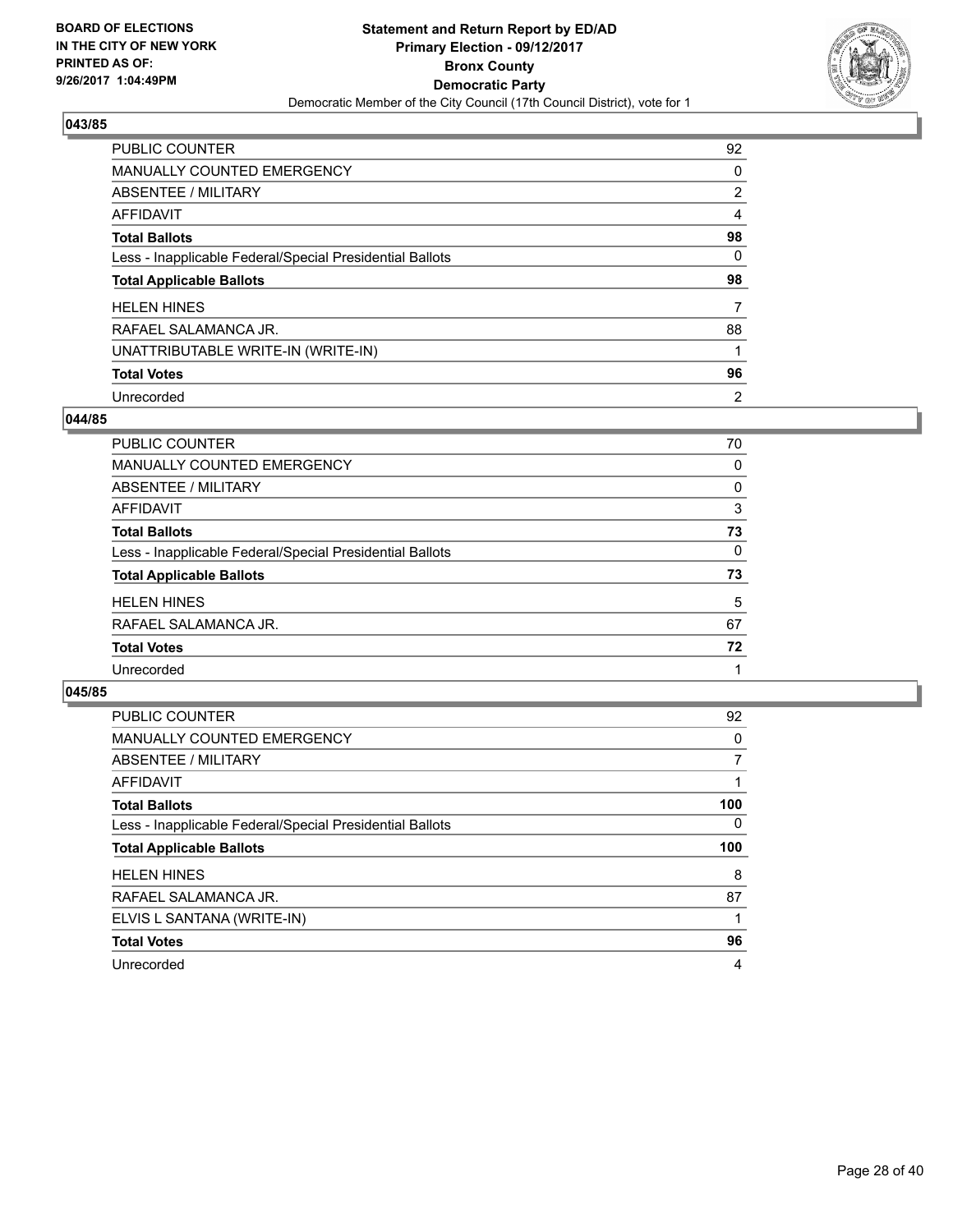

| PUBLIC COUNTER                                           | 61             |
|----------------------------------------------------------|----------------|
| <b>MANUALLY COUNTED EMERGENCY</b>                        | 0              |
| ABSENTEE / MILITARY                                      | $\overline{2}$ |
| AFFIDAVIT                                                | 0              |
| <b>Total Ballots</b>                                     | 63             |
| Less - Inapplicable Federal/Special Presidential Ballots | 0              |
| <b>Total Applicable Ballots</b>                          | 63             |
| <b>HELEN HINES</b>                                       | 10             |
| RAFAEL SALAMANCA JR.                                     | 49             |
| UNATTRIBUTABLE WRITE-IN (WRITE-IN)                       |                |
| <b>Total Votes</b>                                       | 60             |
| Unrecorded                                               | 3              |

## **047/85**

| <b>PUBLIC COUNTER</b>                                    | 93 |
|----------------------------------------------------------|----|
| MANUALLY COUNTED EMERGENCY                               | 0  |
| ABSENTEE / MILITARY                                      | 3  |
| AFFIDAVIT                                                | 0  |
| <b>Total Ballots</b>                                     | 96 |
| Less - Inapplicable Federal/Special Presidential Ballots | 0  |
| <b>Total Applicable Ballots</b>                          | 96 |
| <b>HELEN HINES</b>                                       | 8  |
| RAFAEL SALAMANCA JR.                                     | 83 |
| <b>Total Votes</b>                                       | 91 |
| Unrecorded                                               | 5  |

| PUBLIC COUNTER                                           | 88             |
|----------------------------------------------------------|----------------|
| <b>MANUALLY COUNTED EMERGENCY</b>                        | 0              |
| ABSENTEE / MILITARY                                      | 0              |
| AFFIDAVIT                                                | 2              |
| <b>Total Ballots</b>                                     | 90             |
| Less - Inapplicable Federal/Special Presidential Ballots | 0              |
| <b>Total Applicable Ballots</b>                          | 90             |
| <b>HELEN HINES</b>                                       | 14             |
| RAFAEL SALAMANCA JR.                                     | 74             |
| <b>Total Votes</b>                                       | 88             |
| Unrecorded                                               | $\overline{2}$ |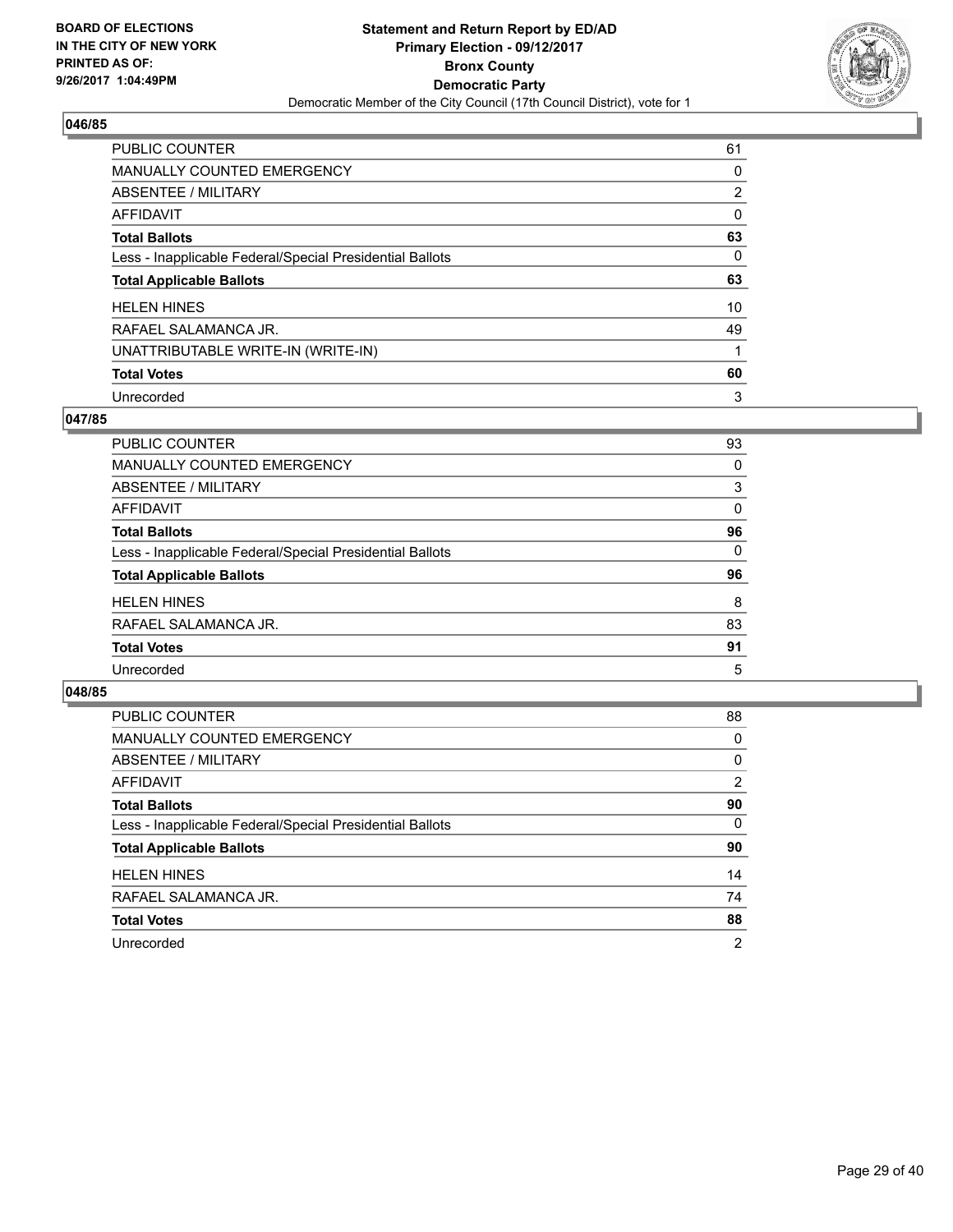

| <b>PUBLIC COUNTER</b>                                    | 73             |
|----------------------------------------------------------|----------------|
| <b>MANUALLY COUNTED EMERGENCY</b>                        | 0              |
| ABSENTEE / MILITARY                                      | 0              |
| AFFIDAVIT                                                | 0              |
| <b>Total Ballots</b>                                     | 73             |
| Less - Inapplicable Federal/Special Presidential Ballots | 0              |
| <b>Total Applicable Ballots</b>                          | 73             |
| <b>HELEN HINES</b>                                       | 11             |
| RAFAEL SALAMANCA JR.                                     | 59             |
| UNATTRIBUTABLE WRITE-IN (WRITE-IN)                       |                |
| <b>Total Votes</b>                                       | 71             |
| Unrecorded                                               | $\overline{2}$ |

## **050/85**

| <b>PUBLIC COUNTER</b>                                    | 119 |
|----------------------------------------------------------|-----|
| <b>MANUALLY COUNTED EMERGENCY</b>                        | 0   |
| ABSENTEE / MILITARY                                      | 3   |
| AFFIDAVIT                                                |     |
| <b>Total Ballots</b>                                     | 123 |
| Less - Inapplicable Federal/Special Presidential Ballots | 0   |
| <b>Total Applicable Ballots</b>                          | 123 |
| <b>HELEN HINES</b>                                       | 17  |
| RAFAEL SALAMANCA JR.                                     | 97  |
| <b>Total Votes</b>                                       | 114 |
| Unrecorded                                               | 9   |

| <b>PUBLIC COUNTER</b>                                    | 111 |
|----------------------------------------------------------|-----|
| <b>MANUALLY COUNTED EMERGENCY</b>                        | 0   |
| ABSENTEE / MILITARY                                      |     |
| AFFIDAVIT                                                | 0   |
| <b>Total Ballots</b>                                     | 112 |
| Less - Inapplicable Federal/Special Presidential Ballots | 0   |
| <b>Total Applicable Ballots</b>                          | 112 |
| <b>HELEN HINES</b>                                       | 10  |
| RAFAEL SALAMANCA JR.                                     | 93  |
| UNATTRIBUTABLE WRITE-IN (WRITE-IN)                       |     |
| <b>Total Votes</b>                                       | 104 |
| Unrecorded                                               | 8   |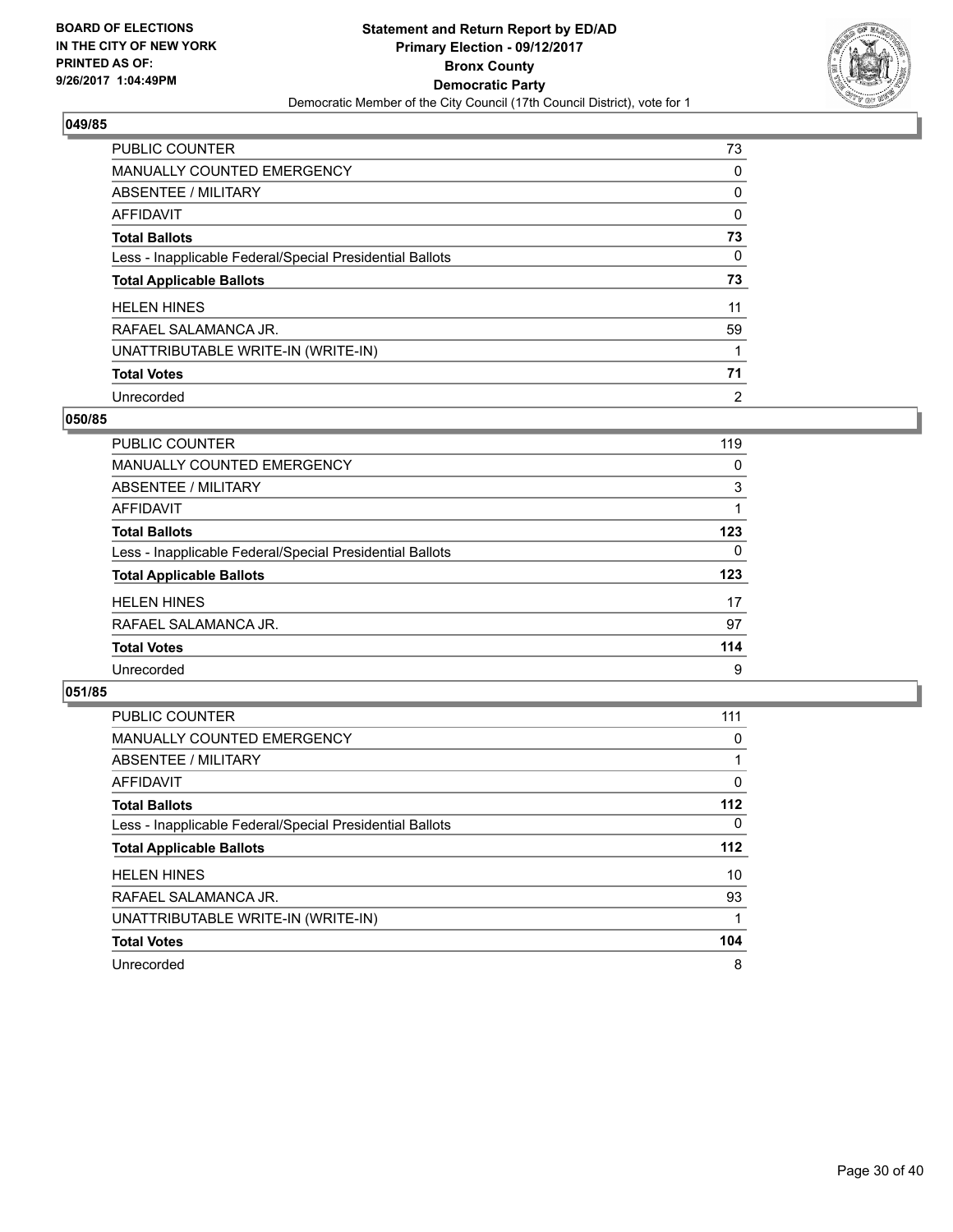

| PUBLIC COUNTER                                           | 62             |
|----------------------------------------------------------|----------------|
| MANUALLY COUNTED EMERGENCY                               | $\Omega$       |
| <b>ABSENTEE / MILITARY</b>                               |                |
| <b>AFFIDAVIT</b>                                         | $\Omega$       |
| <b>Total Ballots</b>                                     | 63             |
| Less - Inapplicable Federal/Special Presidential Ballots | 0              |
| <b>Total Applicable Ballots</b>                          | 63             |
| <b>HELEN HINES</b>                                       | 5              |
| RAFAEL SALAMANCA JR.                                     | 56             |
| <b>Total Votes</b>                                       | 61             |
| Unrecorded                                               | $\overline{2}$ |

## **053/85**

| <b>PUBLIC COUNTER</b>                                    | 82 |
|----------------------------------------------------------|----|
| <b>MANUALLY COUNTED EMERGENCY</b>                        | 0  |
| ABSENTEE / MILITARY                                      | 3  |
| AFFIDAVIT                                                | 0  |
| <b>Total Ballots</b>                                     | 85 |
| Less - Inapplicable Federal/Special Presidential Ballots | 0  |
| <b>Total Applicable Ballots</b>                          | 85 |
| <b>HELEN HINES</b>                                       | 17 |
| RAFAEL SALAMANCA JR.                                     | 62 |
| <b>Total Votes</b>                                       | 79 |
| Unrecorded                                               | 6  |

| <b>PUBLIC COUNTER</b>                                    | 108 |
|----------------------------------------------------------|-----|
| <b>MANUALLY COUNTED EMERGENCY</b>                        | 0   |
| ABSENTEE / MILITARY                                      | 0   |
| <b>AFFIDAVIT</b>                                         | 0   |
| <b>Total Ballots</b>                                     | 108 |
| Less - Inapplicable Federal/Special Presidential Ballots | 0   |
| <b>Total Applicable Ballots</b>                          | 108 |
| <b>HELEN HINES</b>                                       | 16  |
| RAFAEL SALAMANCA JR.                                     | 87  |
| <b>Total Votes</b>                                       | 103 |
|                                                          |     |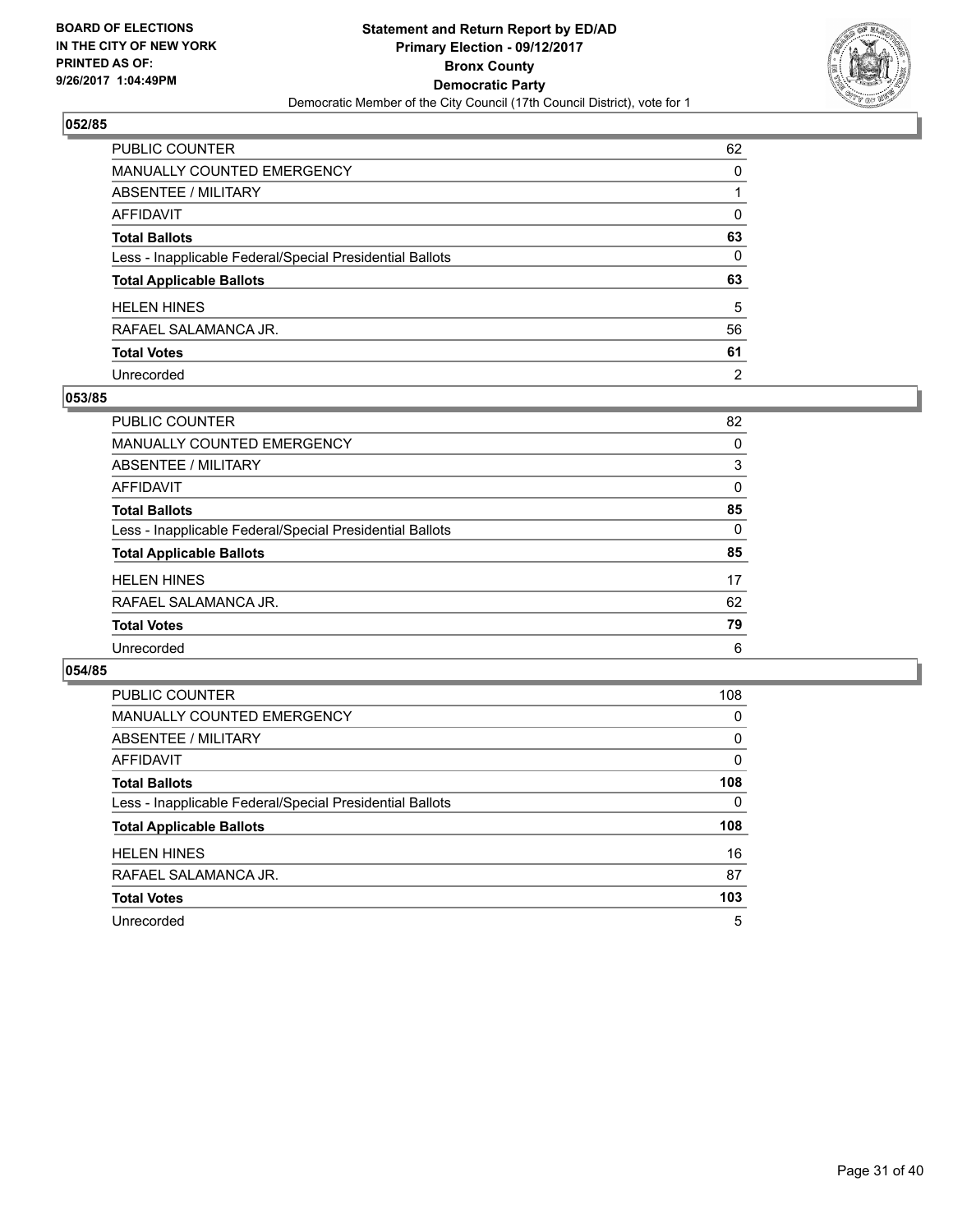

| PUBLIC COUNTER                                           | 89 |
|----------------------------------------------------------|----|
| <b>MANUALLY COUNTED EMERGENCY</b>                        | 0  |
| <b>ABSENTEE / MILITARY</b>                               |    |
| <b>AFFIDAVIT</b>                                         |    |
| <b>Total Ballots</b>                                     | 91 |
| Less - Inapplicable Federal/Special Presidential Ballots | 0  |
| <b>Total Applicable Ballots</b>                          | 91 |
| <b>HELEN HINES</b>                                       | 10 |
| RAFAEL SALAMANCA JR.                                     | 76 |
| <b>Total Votes</b>                                       | 86 |
| Unrecorded                                               | 5  |

## **057/85**

| <b>PUBLIC COUNTER</b>                                    | 44 |
|----------------------------------------------------------|----|
| <b>MANUALLY COUNTED EMERGENCY</b>                        | 0  |
| ABSENTEE / MILITARY                                      |    |
| AFFIDAVIT                                                | 0  |
| <b>Total Ballots</b>                                     | 45 |
| Less - Inapplicable Federal/Special Presidential Ballots | 0  |
| <b>Total Applicable Ballots</b>                          | 45 |
| <b>HELEN HINES</b>                                       | 8  |
| RAFAEL SALAMANCA JR.                                     | 35 |
| ISABEL A FERNANDEZ (WRITE-IN)                            |    |
|                                                          |    |
| <b>Total Votes</b>                                       | 44 |

| <b>PUBLIC COUNTER</b>                                    | 82 |
|----------------------------------------------------------|----|
| <b>MANUALLY COUNTED EMERGENCY</b>                        | 0  |
| ABSENTEE / MILITARY                                      |    |
| AFFIDAVIT                                                |    |
| <b>Total Ballots</b>                                     | 84 |
| Less - Inapplicable Federal/Special Presidential Ballots | 0  |
| <b>Total Applicable Ballots</b>                          | 84 |
| <b>HELEN HINES</b>                                       | 11 |
| RAFAEL SALAMANCA JR.                                     | 66 |
| AMENDA FARIOS (WRITE-IN)                                 |    |
| ELVIS L SANTANA (WRITE-IN)                               | 1  |
| <b>Total Votes</b>                                       | 79 |
| Unrecorded                                               | 5  |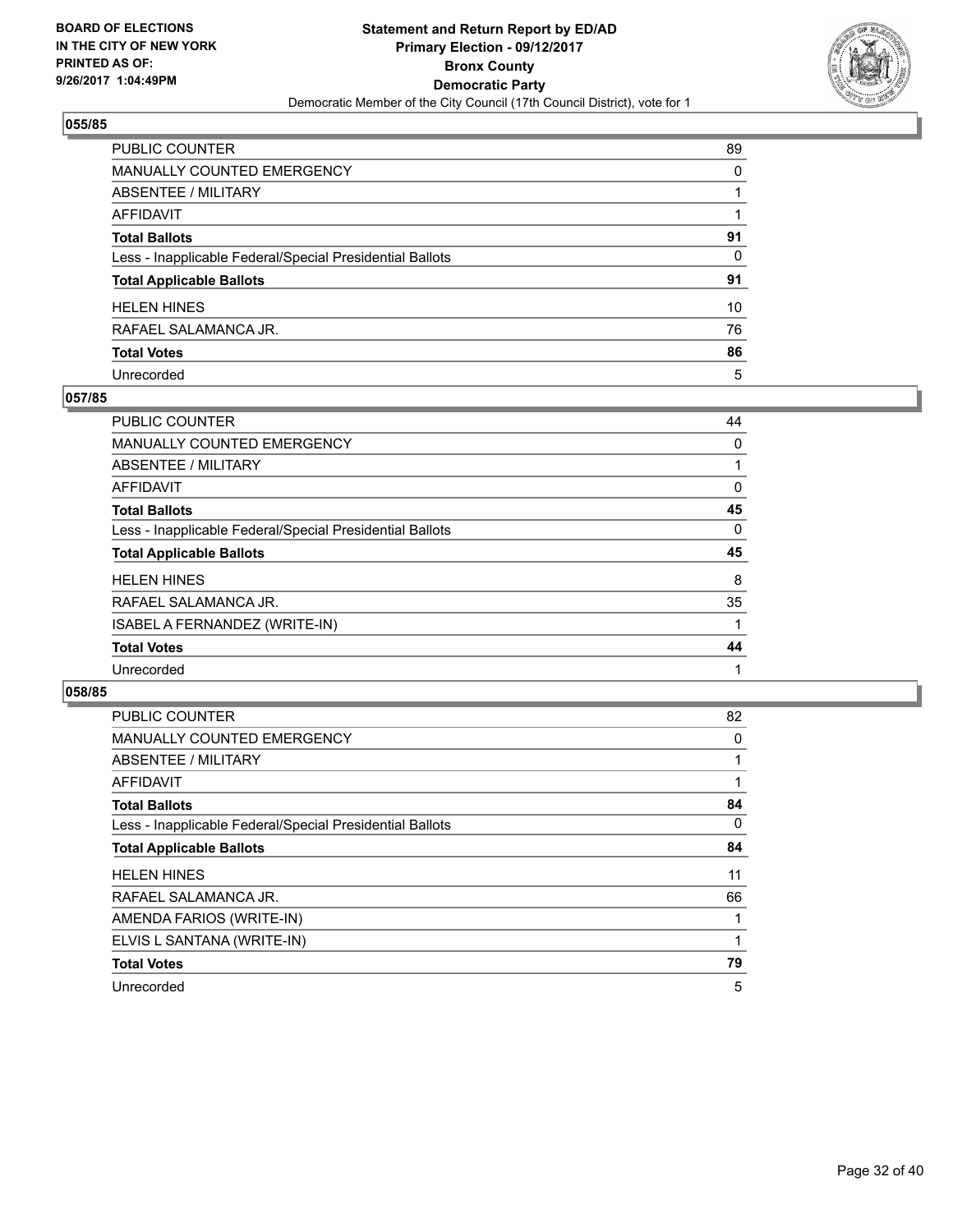

| PUBLIC COUNTER                                           | 67              |
|----------------------------------------------------------|-----------------|
| <b>MANUALLY COUNTED EMERGENCY</b>                        | 0               |
| <b>ABSENTEE / MILITARY</b>                               | 2               |
| <b>AFFIDAVIT</b>                                         | $\Omega$        |
| <b>Total Ballots</b>                                     | 69              |
| Less - Inapplicable Federal/Special Presidential Ballots | 0               |
| <b>Total Applicable Ballots</b>                          | 69              |
| <b>HELEN HINES</b>                                       | 12 <sup>2</sup> |
| RAFAEL SALAMANCA JR.                                     | 52              |
| <b>Total Votes</b>                                       | 64              |
| Unrecorded                                               | 5               |

## **060/85**

| <b>PUBLIC COUNTER</b>                                    | 63 |
|----------------------------------------------------------|----|
| <b>MANUALLY COUNTED EMERGENCY</b>                        | 0  |
| ABSENTEE / MILITARY                                      | 2  |
| AFFIDAVIT                                                | 2  |
| <b>Total Ballots</b>                                     | 67 |
| Less - Inapplicable Federal/Special Presidential Ballots | 0  |
| <b>Total Applicable Ballots</b>                          | 67 |
| <b>HELEN HINES</b>                                       | 11 |
| RAFAEL SALAMANCA JR.                                     | 46 |
| <b>Total Votes</b>                                       | 57 |
| Unrecorded                                               | 10 |

| <b>PUBLIC COUNTER</b>                                    | 34       |
|----------------------------------------------------------|----------|
| <b>MANUALLY COUNTED EMERGENCY</b>                        | $\Omega$ |
| ABSENTEE / MILITARY                                      | 0        |
| <b>AFFIDAVIT</b>                                         | 0        |
| <b>Total Ballots</b>                                     | 34       |
| Less - Inapplicable Federal/Special Presidential Ballots | 0        |
| <b>Total Applicable Ballots</b>                          | 34       |
| <b>HELEN HINES</b>                                       | 7        |
| RAFAEL SALAMANCA JR.                                     | 23       |
| <b>Total Votes</b>                                       | 30       |
| Unrecorded                                               | 4        |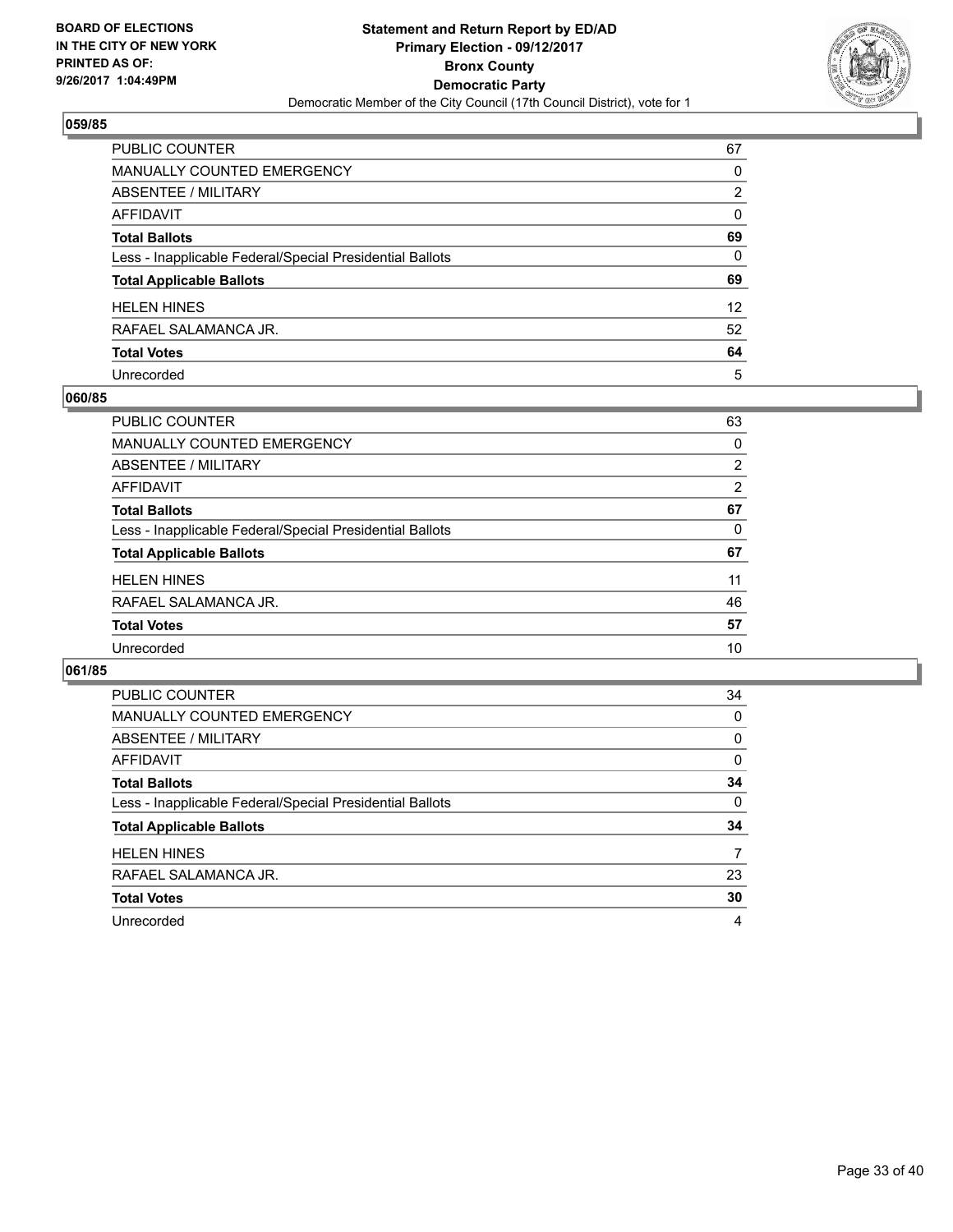

| PUBLIC COUNTER                                           | 74 |
|----------------------------------------------------------|----|
| <b>MANUALLY COUNTED EMERGENCY</b>                        | 0  |
| ABSENTEE / MILITARY                                      |    |
| AFFIDAVIT                                                | 0  |
| <b>Total Ballots</b>                                     | 75 |
| Less - Inapplicable Federal/Special Presidential Ballots | 0  |
| <b>Total Applicable Ballots</b>                          | 75 |
| <b>HELEN HINES</b>                                       | 17 |
| RAFAEL SALAMANCA JR.                                     | 44 |
| MICHAEL BELTZER (WRITE-IN)                               |    |
| <b>Total Votes</b>                                       | 62 |
|                                                          |    |

## **067/85**

| <b>PUBLIC COUNTER</b>                                    | 56       |
|----------------------------------------------------------|----------|
| MANUALLY COUNTED EMERGENCY                               | 0        |
| ABSENTEE / MILITARY                                      | 2        |
| AFFIDAVIT                                                | $\Omega$ |
| <b>Total Ballots</b>                                     | 58       |
| Less - Inapplicable Federal/Special Presidential Ballots | 0        |
| <b>Total Applicable Ballots</b>                          | 58       |
| <b>HELEN HINES</b>                                       | 11       |
| RAFAEL SALAMANCA JR.                                     | 45       |
| <b>Total Votes</b>                                       | 56       |
| Unrecorded                                               | 2        |

## **072/85**

| 076/85 COMBINED into: 072/85                             |   |
|----------------------------------------------------------|---|
| <b>Total Votes</b>                                       | 0 |
| RAFAEL SALAMANCA JR.                                     | 0 |
| <b>HELEN HINES</b>                                       | 0 |
| <b>Total Applicable Ballots</b>                          | 0 |
| Less - Inapplicable Federal/Special Presidential Ballots | 0 |
| <b>Total Ballots</b>                                     | 0 |
| AFFIDAVIT                                                | 0 |
| ABSENTEE / MILITARY                                      | 0 |
| <b>MANUALLY COUNTED EMERGENCY</b>                        | 0 |
| <b>PUBLIC COUNTER</b>                                    | 0 |

# **077/85 COMBINED into: 072/85**

**078/85 COMBINED into: 072/85**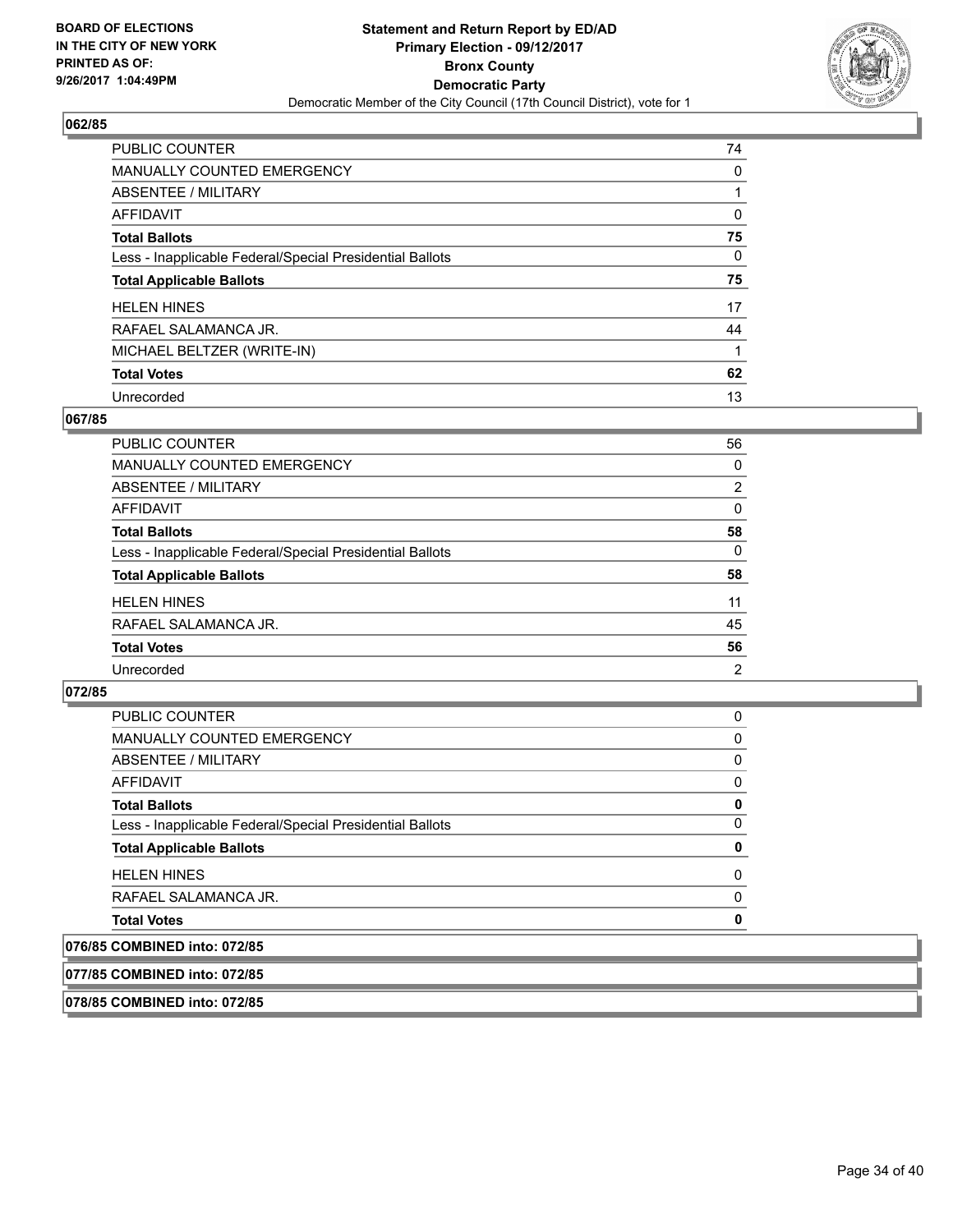

| PUBLIC COUNTER                                           | 108          |
|----------------------------------------------------------|--------------|
| <b>MANUALLY COUNTED EMERGENCY</b>                        | 0            |
| ABSENTEE / MILITARY                                      | 6            |
| <b>AFFIDAVIT</b>                                         | 0            |
| <b>Total Ballots</b>                                     | 114          |
| Less - Inapplicable Federal/Special Presidential Ballots | $\mathbf{0}$ |
| <b>Total Applicable Ballots</b>                          | 114          |
| <b>HELEN HINES</b>                                       | 18           |
| RAFAEL SALAMANCA JR.                                     | 85           |
| <b>Total Votes</b>                                       | 103          |
| Unrecorded                                               | 11           |

| <b>PUBLIC COUNTER</b>                                    | 70 |
|----------------------------------------------------------|----|
| MANUALLY COUNTED EMERGENCY                               | 0  |
| ABSENTEE / MILITARY                                      | 0  |
| AFFIDAVIT                                                | 0  |
| <b>Total Ballots</b>                                     | 70 |
| Less - Inapplicable Federal/Special Presidential Ballots | 0  |
| <b>Total Applicable Ballots</b>                          | 70 |
| <b>HELEN HINES</b>                                       | 19 |
| RAFAEL SALAMANCA JR.                                     | 46 |
| <b>Total Votes</b>                                       | 65 |
| Unrecorded                                               | 5  |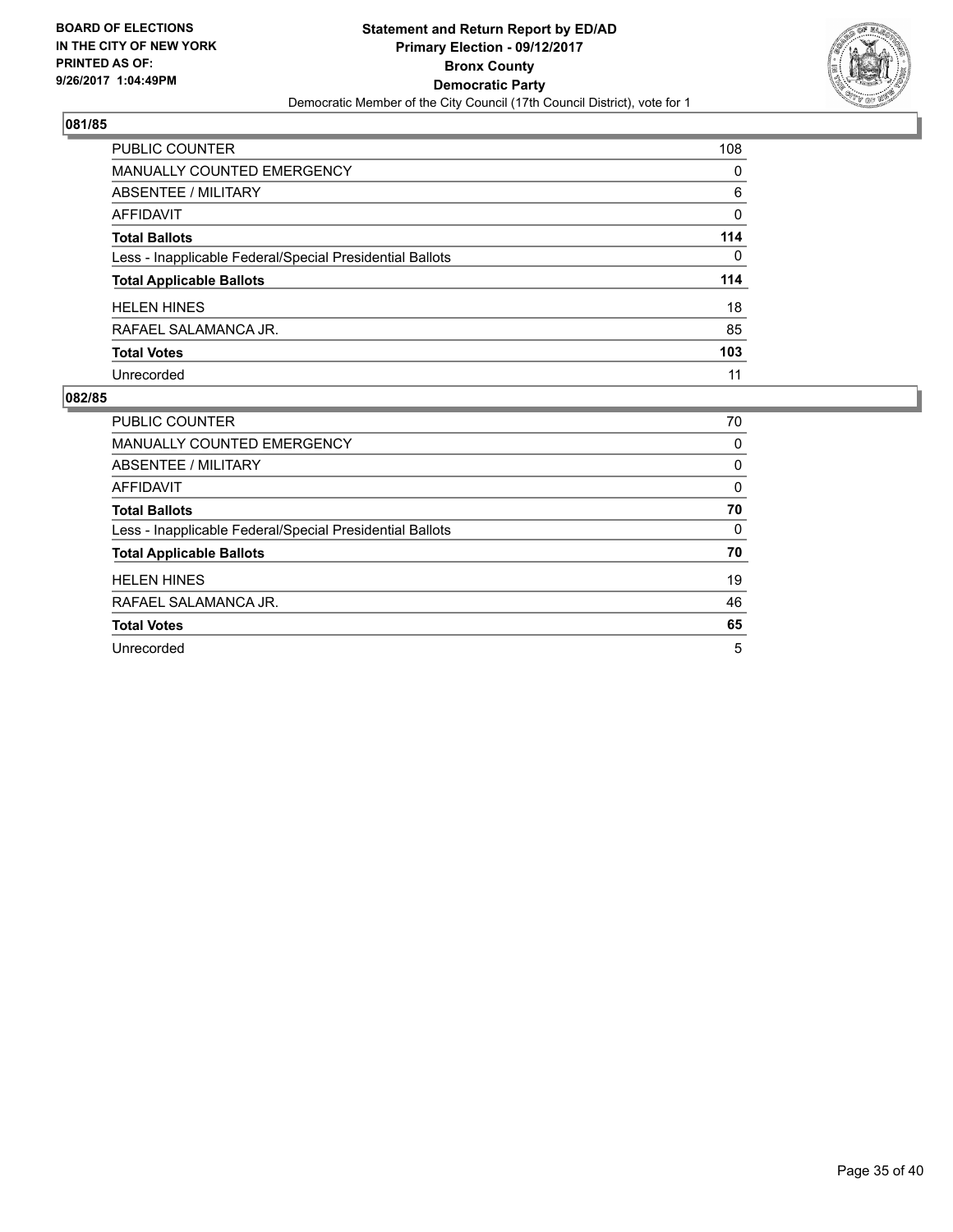

| PUBLIC COUNTER                                           | 3 |
|----------------------------------------------------------|---|
| <b>MANUALLY COUNTED EMERGENCY</b>                        | 0 |
| ABSENTEE / MILITARY                                      | 0 |
| AFFIDAVIT                                                | 0 |
| <b>Total Ballots</b>                                     |   |
| Less - Inapplicable Federal/Special Presidential Ballots | 0 |
| <b>Total Applicable Ballots</b>                          | 3 |
| <b>HELEN HINES</b>                                       |   |
| RAFAEL SALAMANCA JR.                                     |   |
| MELVIN BURGOS (WRITE-IN)                                 |   |
| <b>Total Votes</b>                                       | 3 |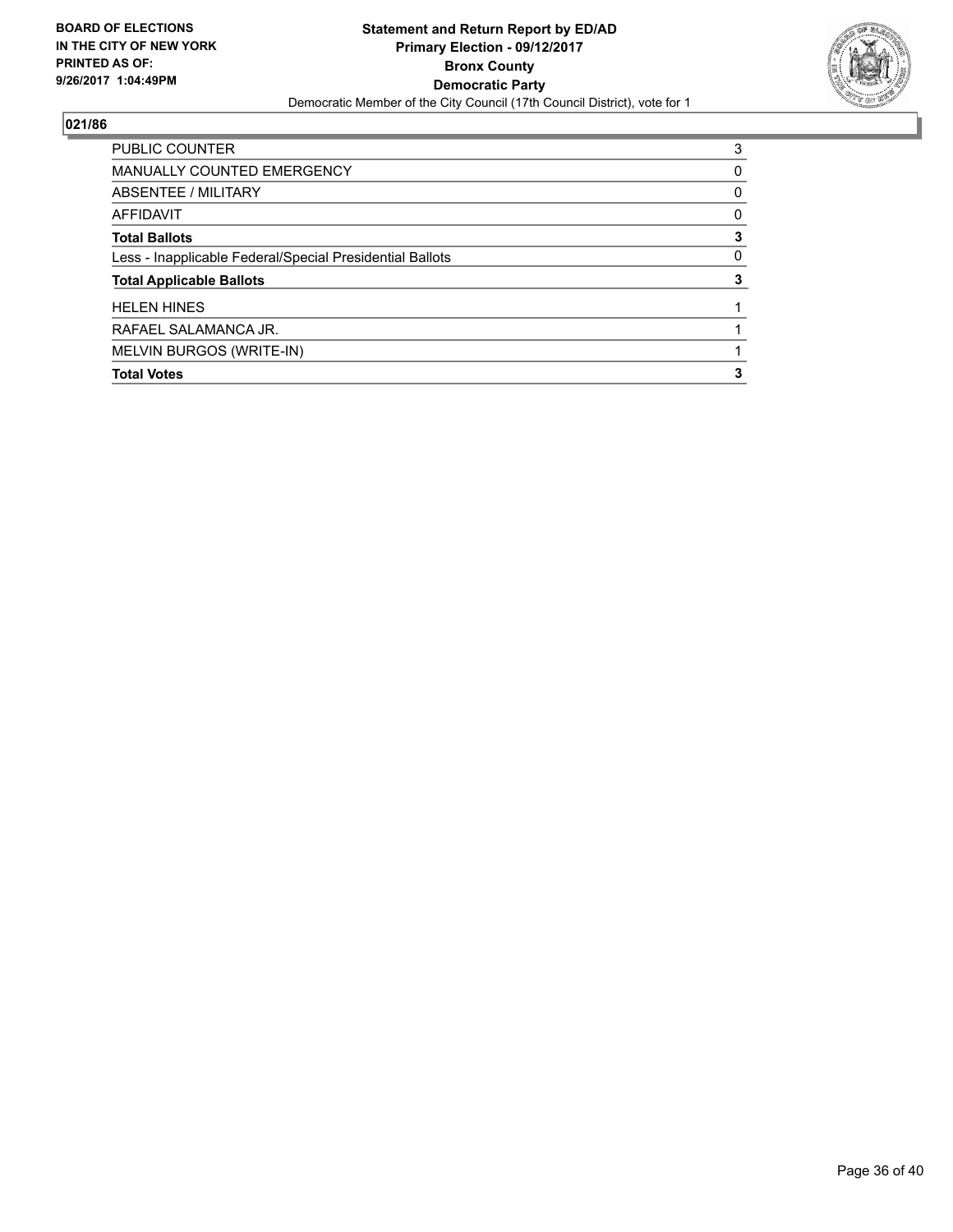

| PUBLIC COUNTER                                           | 10           |
|----------------------------------------------------------|--------------|
| MANUALLY COUNTED EMERGENCY                               | 0            |
| ABSENTEE / MILITARY                                      | 0            |
| AFFIDAVIT                                                | $\mathbf{0}$ |
| Total Ballots                                            | 10           |
| Less - Inapplicable Federal/Special Presidential Ballots | $\mathbf{0}$ |
| <b>Total Applicable Ballots</b>                          | 10           |
| HELEN HINES                                              | 2            |
| RAFAEL SALAMANCA JR.                                     | 7            |
| <b>Total Votes</b>                                       | 9            |
| Unrecorded                                               |              |

## **002/87**

| <b>PUBLIC COUNTER</b>                                    | 56 |
|----------------------------------------------------------|----|
| <b>MANUALLY COUNTED EMERGENCY</b>                        | 0  |
| ABSENTEE / MILITARY                                      | 0  |
| AFFIDAVIT                                                |    |
| <b>Total Ballots</b>                                     | 57 |
| Less - Inapplicable Federal/Special Presidential Ballots | 0  |
| <b>Total Applicable Ballots</b>                          | 57 |
| <b>HELEN HINES</b>                                       | 11 |
| RAFAEL SALAMANCA JR.                                     | 39 |
| <b>Total Votes</b>                                       | 50 |
| Unrecorded                                               |    |

| <b>PUBLIC COUNTER</b>                                    | 106 |
|----------------------------------------------------------|-----|
| <b>MANUALLY COUNTED EMERGENCY</b>                        | 0   |
| ABSENTEE / MILITARY                                      |     |
| AFFIDAVIT                                                | 0   |
| <b>Total Ballots</b>                                     | 107 |
| Less - Inapplicable Federal/Special Presidential Ballots | 0   |
|                                                          |     |
| <b>Total Applicable Ballots</b>                          | 107 |
| <b>HELEN HINES</b>                                       | 9   |
| RAFAEL SALAMANCA JR.                                     | 89  |
| RITCHI TORRES (WRITE-IN)                                 |     |
| <b>Total Votes</b>                                       | 99  |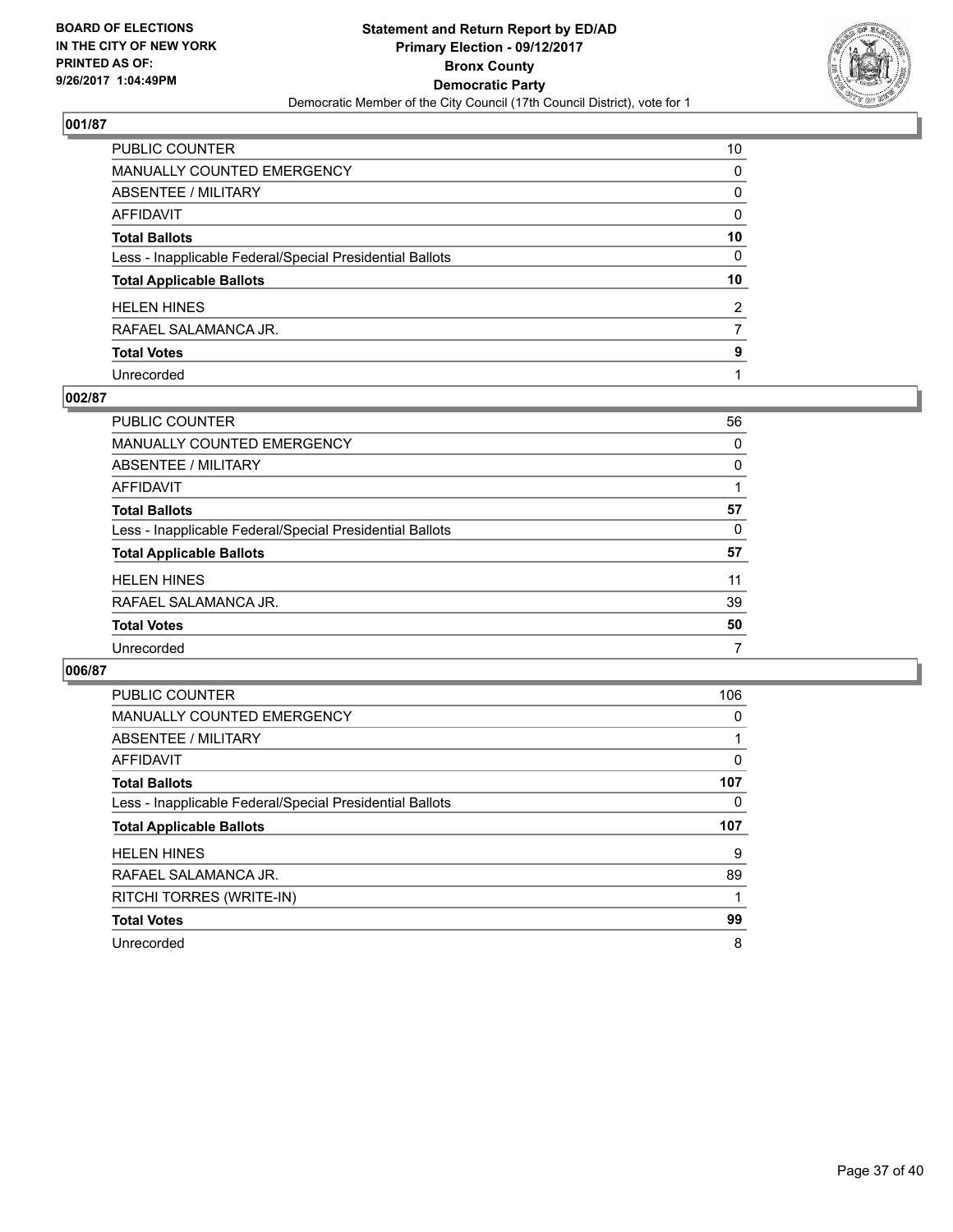

| PUBLIC COUNTER                                           | 39              |
|----------------------------------------------------------|-----------------|
| MANUALLY COUNTED EMERGENCY                               | 0               |
| ABSENTEE / MILITARY                                      | $\overline{2}$  |
| <b>AFFIDAVIT</b>                                         | 0               |
| <b>Total Ballots</b>                                     | 41              |
| Less - Inapplicable Federal/Special Presidential Ballots | 0               |
| <b>Total Applicable Ballots</b>                          | 41              |
| <b>HELEN HINES</b>                                       | 12 <sup>2</sup> |
| RAFAEL SALAMANCA JR.                                     | 25              |
| UNATTRIBUTABLE WRITE-IN (WRITE-IN)                       |                 |
| <b>Total Votes</b>                                       | 38              |
| Unrecorded                                               | 3               |

# **010/87**

| PUBLIC COUNTER                                           | 92       |
|----------------------------------------------------------|----------|
| MANUALLY COUNTED EMERGENCY                               | 0        |
| ABSENTEE / MILITARY                                      | 2        |
| AFFIDAVIT                                                |          |
| <b>Total Ballots</b>                                     | 95       |
| Less - Inapplicable Federal/Special Presidential Ballots | $\Omega$ |
| <b>Total Applicable Ballots</b>                          | 95       |
| <b>HELEN HINES</b>                                       | 19       |
| RAFAEL SALAMANCA JR.                                     | 73       |
| <b>Total Votes</b>                                       | 92       |
| Unrecorded                                               | 3        |

| PUBLIC COUNTER                                           | 77 |
|----------------------------------------------------------|----|
| <b>MANUALLY COUNTED EMERGENCY</b>                        | 0  |
| ABSENTEE / MILITARY                                      | 0  |
| AFFIDAVIT                                                | 0  |
| <b>Total Ballots</b>                                     | 77 |
| Less - Inapplicable Federal/Special Presidential Ballots | 0  |
| <b>Total Applicable Ballots</b>                          | 77 |
| <b>HELEN HINES</b>                                       | 20 |
| RAFAEL SALAMANCA JR.                                     | 51 |
| UNATTRIBUTABLE WRITE-IN (WRITE-IN)                       |    |
| <b>Total Votes</b>                                       | 72 |
| Unrecorded                                               | 5  |
| 012/87 COMBINED into: 013/87                             |    |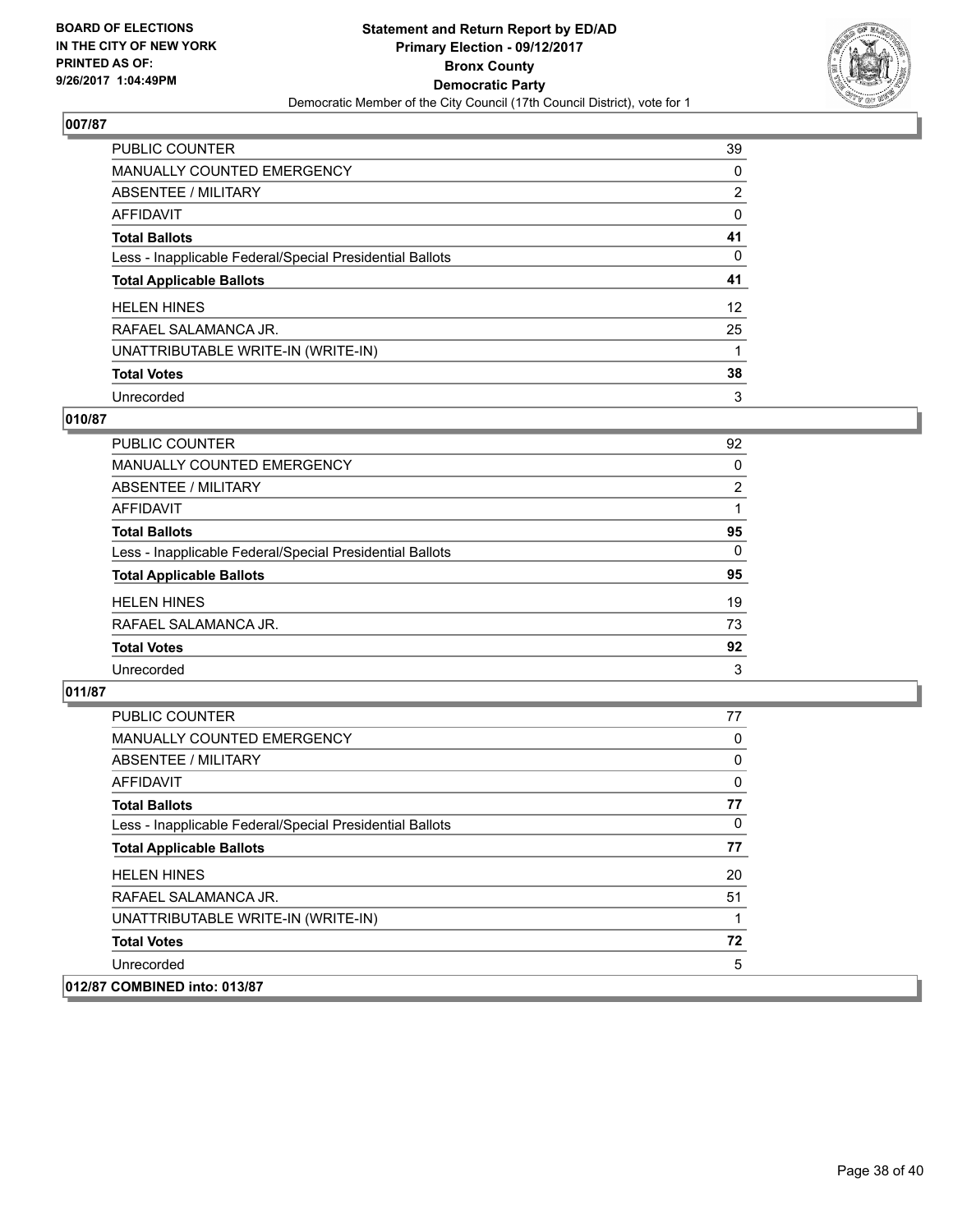

| PUBLIC COUNTER                                           | 17 |
|----------------------------------------------------------|----|
| MANUALLY COUNTED EMERGENCY                               | 0  |
| ABSENTEE / MILITARY                                      | 1  |
| AFFIDAVIT                                                | 0  |
| <b>Total Ballots</b>                                     | 18 |
| Less - Inapplicable Federal/Special Presidential Ballots | 0  |
| <b>Total Applicable Ballots</b>                          | 18 |
| <b>HELEN HINES</b>                                       | 2  |
| RAFAEL SALAMANCA JR.                                     | 13 |
| <b>Total Votes</b>                                       | 15 |
| Unrecorded                                               | 3  |

| <b>PUBLIC COUNTER</b>                                    | 15 |
|----------------------------------------------------------|----|
| <b>MANUALLY COUNTED EMERGENCY</b>                        | 0  |
| <b>ABSENTEE / MILITARY</b>                               | 2  |
| <b>AFFIDAVIT</b>                                         | 0  |
| <b>Total Ballots</b>                                     | 17 |
| Less - Inapplicable Federal/Special Presidential Ballots | 0  |
| <b>Total Applicable Ballots</b>                          | 17 |
| <b>HELEN HINES</b>                                       | 2  |
| RAFAEL SALAMANCA JR.                                     | 15 |
| <b>Total Votes</b>                                       | 17 |
| 091/87 COMBINED into: 001/87                             |    |
| 092/87 COMBINED into: 001/87                             |    |